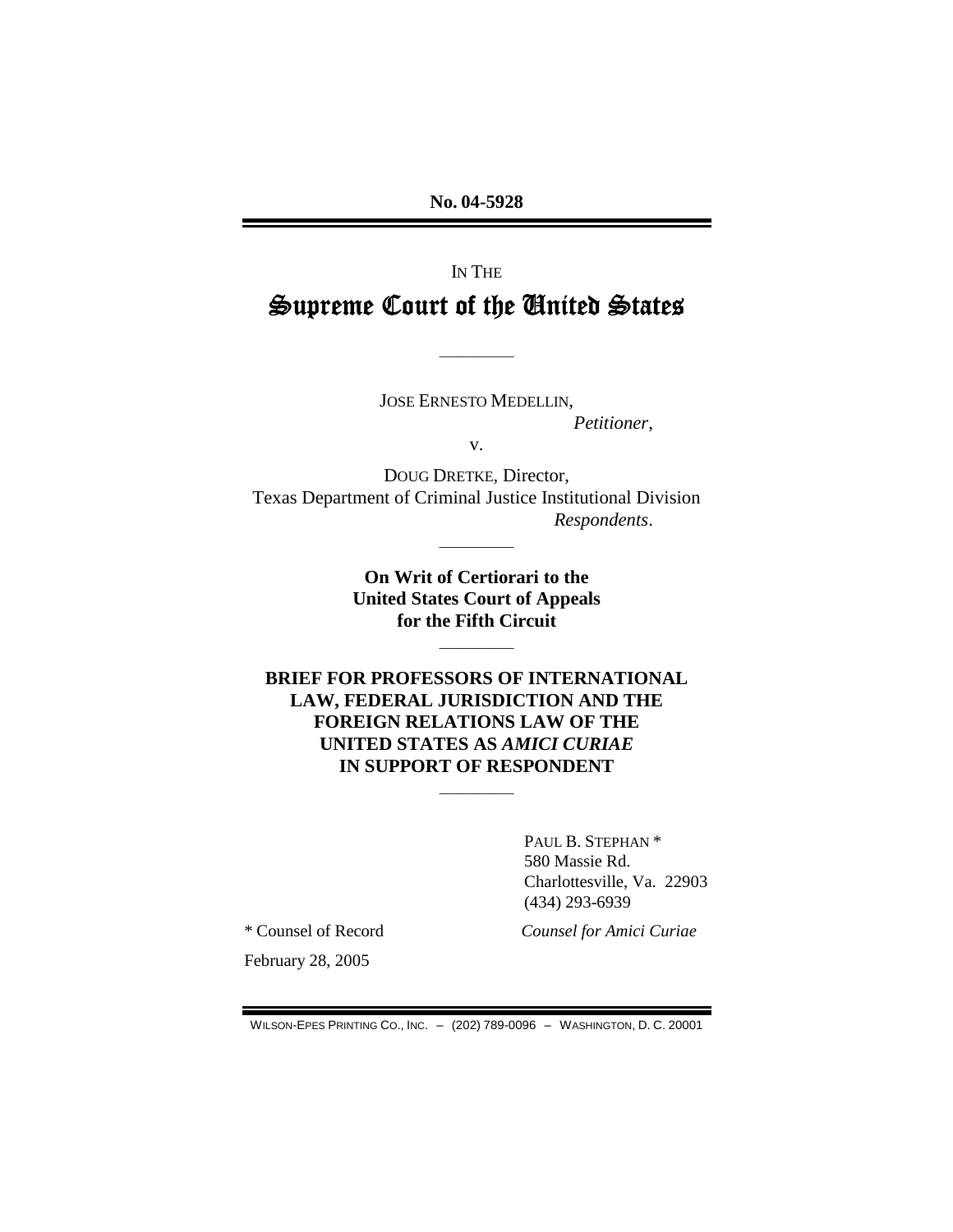# TABLE OF CONTENTS

|                                                                                                                                                                                                                                                                                                                                                                                                            | Page                  |
|------------------------------------------------------------------------------------------------------------------------------------------------------------------------------------------------------------------------------------------------------------------------------------------------------------------------------------------------------------------------------------------------------------|-----------------------|
|                                                                                                                                                                                                                                                                                                                                                                                                            | iii                   |
|                                                                                                                                                                                                                                                                                                                                                                                                            | 1                     |
|                                                                                                                                                                                                                                                                                                                                                                                                            | 1                     |
|                                                                                                                                                                                                                                                                                                                                                                                                            | 2                     |
| The requirements of 28 U.S.C. $\S$ 2253, which<br>I.<br>governs federal appellate jurisdiction to hear<br>this case, have not been met because applicant<br>has not made a substantial showing of the                                                                                                                                                                                                      | $\mathcal{D}_{\cdot}$ |
| П.<br>The Optional Protocol to the Vienna Conven-<br>tion on Consular Relations, the United Nations<br>Charter and the Statute of the International<br>Court of Justice do not obligate the courts of<br>the United States to implement the Avena<br>decision of the International Court of Justice,<br>and any interpretation of these treaties to the<br>contrary would raise substantial constitutional |                       |
|                                                                                                                                                                                                                                                                                                                                                                                                            | 8                     |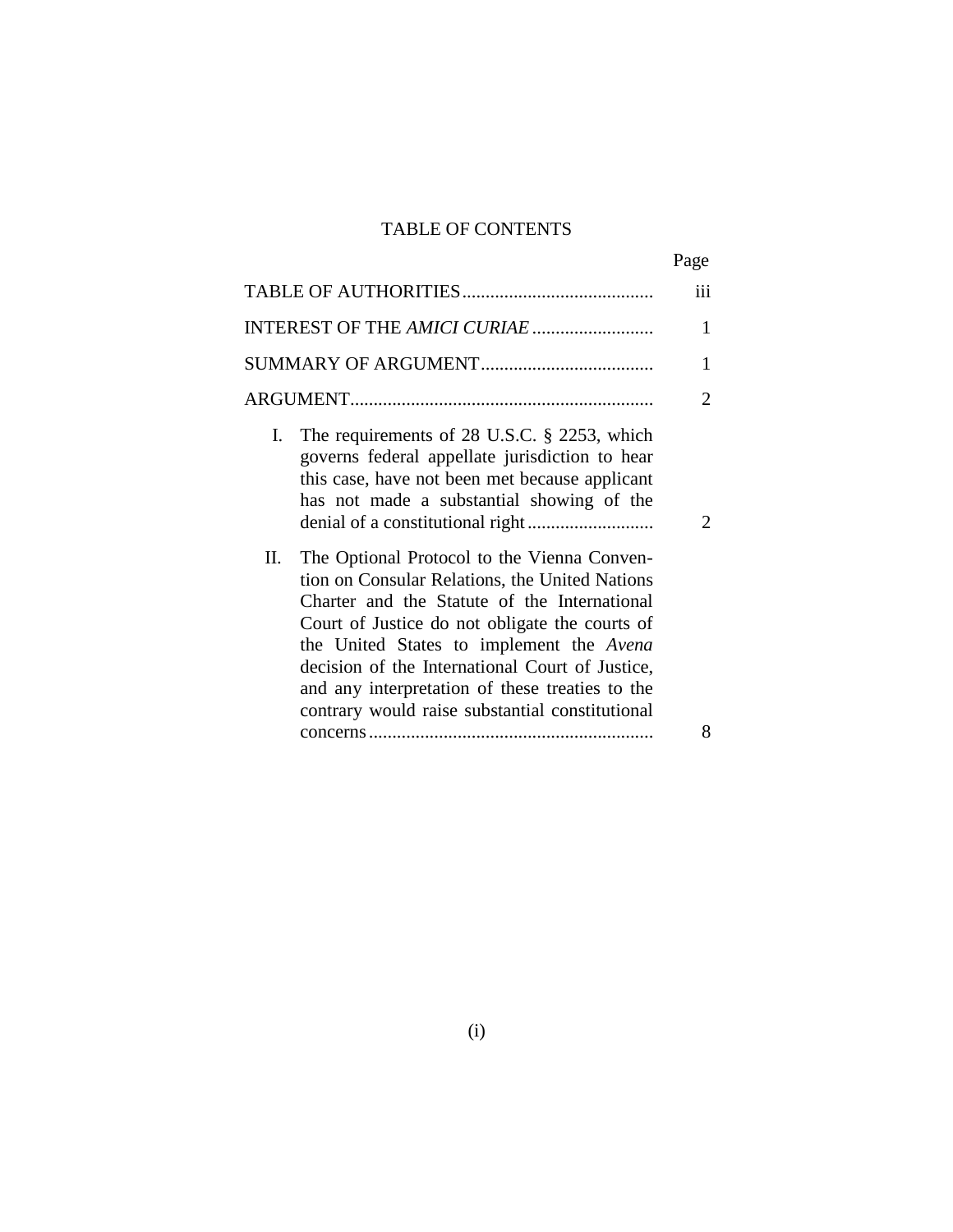# TABLE OF CONTENTS—Continued

| Ш. | Neither comity nor the need for uniformity in<br>treaty interpretation justifies a federal judicial<br>order requiring Texas to provide a hearing on<br>petitioner's Vienna Convention claim. No<br>other country has understood the Vienna Con-<br>vention as obligating its courts to implement<br>the ICJ's interpretation of the Vienna Con-<br>vention. It is not generally the practice of other<br>countries to interpret their treaty commitments<br>as delegating to international bodies the<br>authority to render judgments in particular<br>disputes that will have direct effect in<br>domestic law, especially as to persons who do<br>not have standing to participate in such bodies' | 20 |
|----|--------------------------------------------------------------------------------------------------------------------------------------------------------------------------------------------------------------------------------------------------------------------------------------------------------------------------------------------------------------------------------------------------------------------------------------------------------------------------------------------------------------------------------------------------------------------------------------------------------------------------------------------------------------------------------------------------------|----|
|    |                                                                                                                                                                                                                                                                                                                                                                                                                                                                                                                                                                                                                                                                                                        |    |
|    |                                                                                                                                                                                                                                                                                                                                                                                                                                                                                                                                                                                                                                                                                                        | 28 |
|    |                                                                                                                                                                                                                                                                                                                                                                                                                                                                                                                                                                                                                                                                                                        | 1a |

ii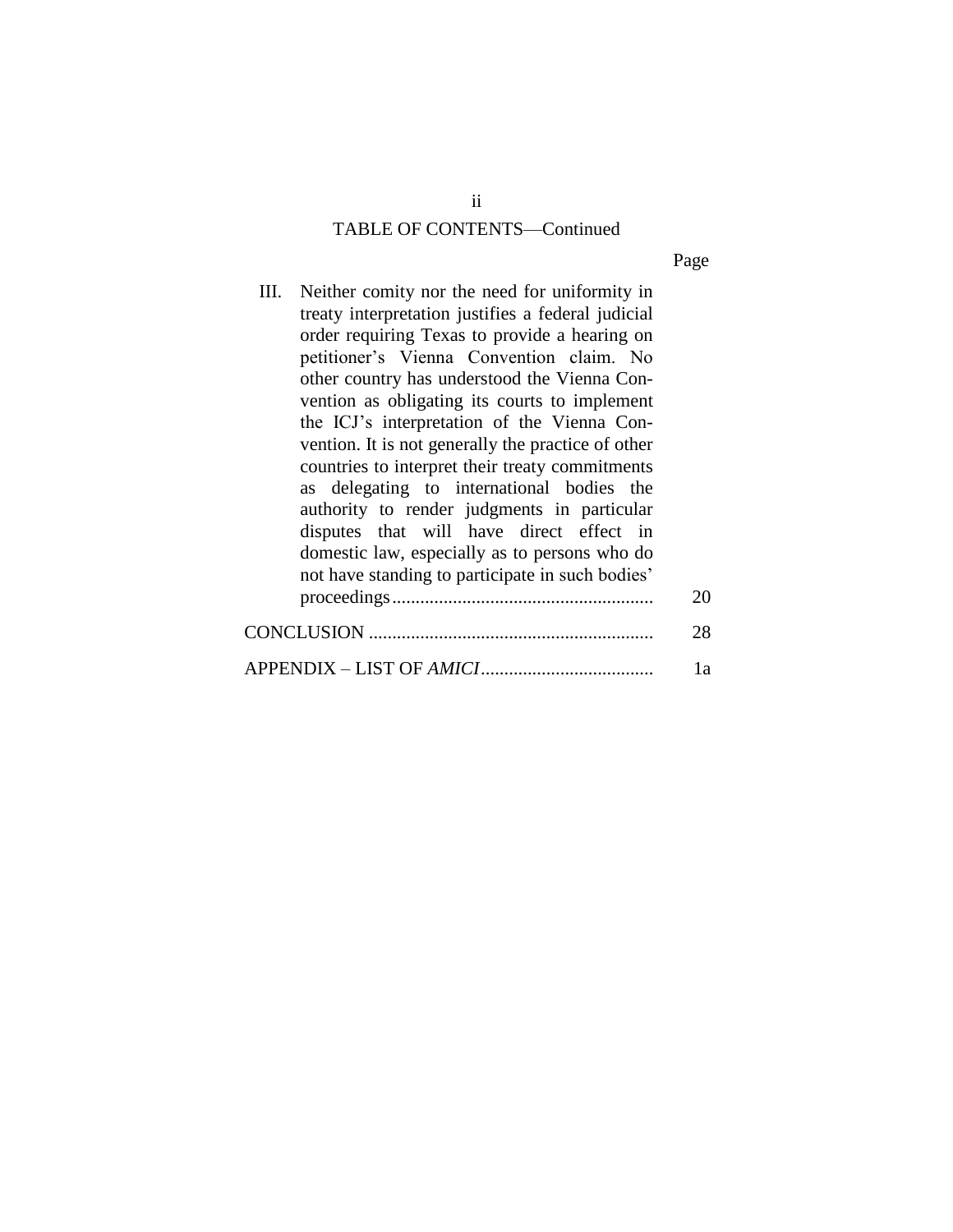# iii TABLE OF AUTHORITIES

# CASES Page

| Alling v. United States, 114 U.S. 562 (1885)     | 17             |
|--------------------------------------------------|----------------|
| Argentine Republic v. Amerada Hess Shipping      |                |
|                                                  | 10             |
| Ashwander v. TVA, 297 U.S. 298 (1936)            | $\overline{4}$ |
| Breard v. Greene, 523 U.S. 371 (1998)            | 4,7            |
| Chapman v. Houston Welfare Rights Organi-        |                |
|                                                  | 6              |
| Cherokee Tobacco Case, 78 U.S. 616 (1871)        | 7              |
| Chevron USA Inc. v. NRDC, Inc., 467 U.S. 837     |                |
|                                                  | 22             |
| Chickasaw Nation v. United States, 534 U.S. 84   |                |
|                                                  | 4              |
| Coleman v. Thompson, 501 U.S. 722 (1991)         | 21             |
| Committee of United States Citizens Living in    |                |
| Nicaragua v. Reagan, 859 F.2d 929 (D.C. Cir.     |                |
|                                                  | $12 - 14$      |
| Dames & Moore v. Regan, 453 U.S. 654 (1981)      | 18             |
| Dretke v. Haley, 541 U.S. 386 (2004)             | 21             |
| Electronic Datas Systems Corp. Iran v. Social    |                |
| Security Org., 651 F.2d 1007 (5th Cir. 1981)     | 18             |
|                                                  | 9              |
| Foster v. Neilson, 27 U.S. (2 Pet.) 253 (1829)   | 4, 10          |
| Frelinghuysen v. Key, 110 U. S. 63 (1884)        | 17             |
| Great Western Insurance Co. v. United States,    |                |
|                                                  | 17             |
| Head Money Cases, 112 U.S. 580 (1884)            | 10             |
| Hilton v. Guyot, 159 U.S. 113, 164 (1895)        | 21             |
| Islamic Republic of Iran v. Boeing Co., 771 F.2d |                |
|                                                  | 18             |
| La Abra Silver Mining Co. v. United States, 175  |                |
|                                                  | 17             |
| Maine v. Thiboutot, 448 U.S. 1 (1980)            | 6              |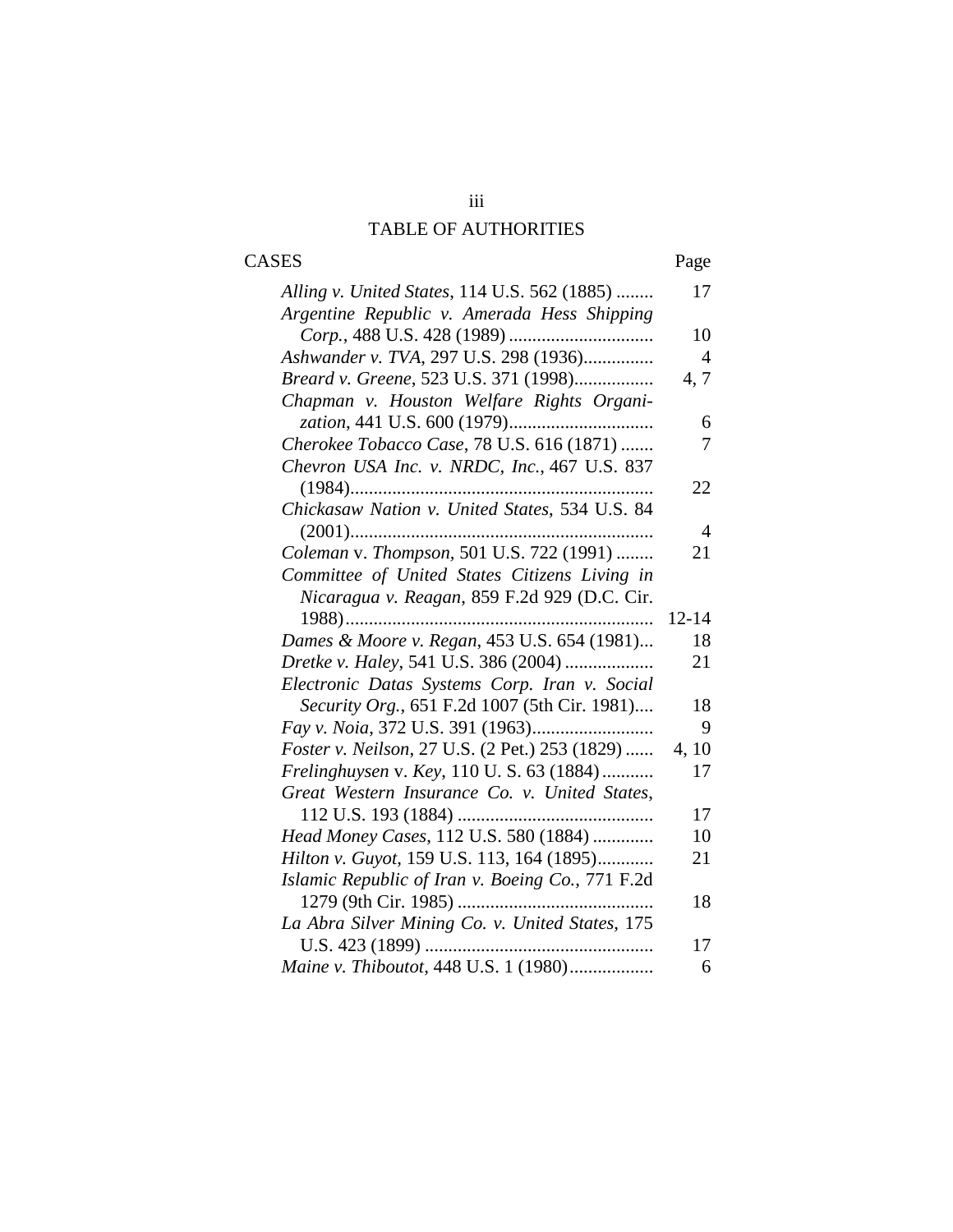| Marbury v. Madison, 5 U.S. (1 Cranch) 137       |                |
|-------------------------------------------------|----------------|
|                                                 | 19             |
| McCleskey v. Zant, 499 U.S. 467 (1991)          | 21             |
| Miller-El v. Cockrell, 537 U.S. 322 (2003)      | $\overline{2}$ |
| Murray v. Schooner Charming Betsy, 6 U.S.       |                |
|                                                 | 7              |
| Murphy v. Netherland, 116 F.3d 97 (4th          |                |
|                                                 | 3              |
| Oliphant v. Suquamish Indian Tribe, 435         |                |
|                                                 | 4              |
| Plaut v. Spendthrift Farm, Inc., 514 U.S. 211   |                |
|                                                 | 19             |
|                                                 | 4, 19          |
| Slack v. McDaniel, 529 U.S. 473 (2000)          | $\overline{2}$ |
| Sosa v. Alvarez-Machain, 542 U.S. _ (2004)      | 8              |
| Swift & Co. v. Wickham, 382 U.S. 111 (1965)     | $5 - 6$        |
| Torres v. Oklahoma, No. PCD-04-442 (Okla.       |                |
|                                                 | 7              |
| United States v. Blaine, 139 U.S. 306 (1891)    | 17             |
| United States v. de la Maza Arredondo, 31 U.S.  |                |
|                                                 | 10             |
| United States v. Dion, 476 U.S. 734 (1986)      | $\tau$         |
| United States v. Lopez, 514 U.S. 549 (1995)     | 19             |
| United States v. Louisiana, 470 U.S. 93 (1985)  | 8              |
| United States v. Maine, 475 U.S. 89 (1986)      | 8              |
| United States v. Morrison, 529 U.S. 598 (2000)  | 19             |
| United States v. Percheman, 32 U.S. (7 Pet.) 51 |                |
|                                                 | 10             |
| United States v. Schooner Peggy, 5 U.S. (1      |                |
| Cranch) 103 (1801)<br>.                         | 4, 10          |
| United States v. Weld, 127 U.S. 51 (1888)       | 17             |
| Whitney v. Robertson, 124 U.S. 190 (1888)       | 4,7            |
| Zschernig v. Miller, 389 U.S. 429 (1968)        | $4 - 5$        |

iv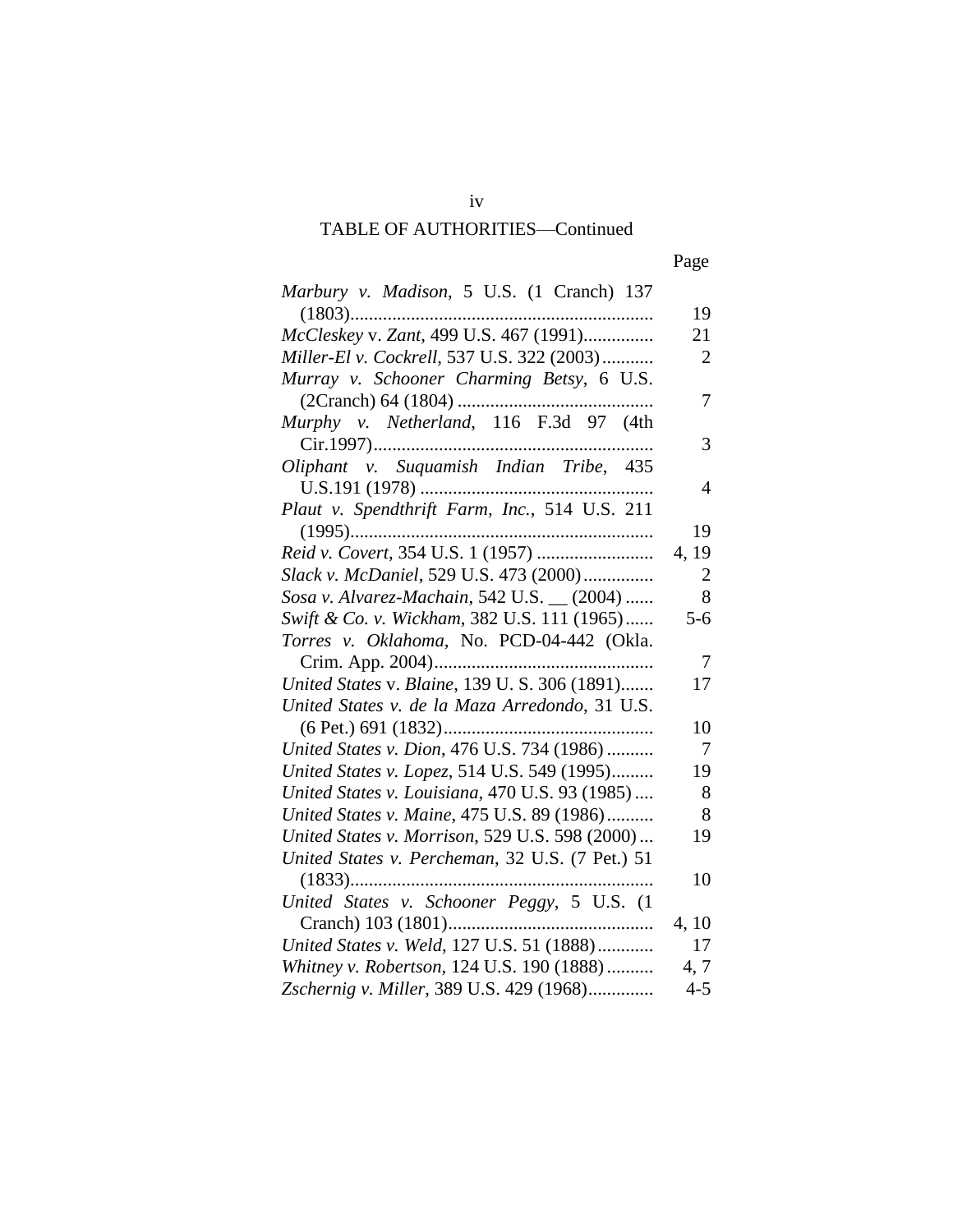### CONSTITUTION, STATUTES, TREATIES TO WHICH THE UNITED STATES IS A PARTY, AND EXECUTIVE AGREEMENTS Page

|                                                     | 4, 19   |
|-----------------------------------------------------|---------|
|                                                     | 18      |
|                                                     | 15      |
|                                                     | 15      |
|                                                     | 6       |
|                                                     | 6       |
|                                                     | 6       |
|                                                     | 6       |
|                                                     | 17      |
|                                                     |         |
|                                                     |         |
|                                                     | 6       |
|                                                     | 5       |
| Convention on the Settlement of Investment          |         |
| Disputes Between States and Nationals of            |         |
| Other States, Mar. 18, 1965, 17 U.S.T. 1270,        |         |
| T.I.A.S. No. 6090, 575 U.N.T.S. 159                 | 15      |
| Uruguay Round Trade Agreements, April 15,           |         |
| 1994, 1868 U.N.T.S. 3, H.R. Doc. 103-316            |         |
|                                                     | 16      |
| North American Free Trade Agreement, Dec. 17,       |         |
| 1992, H.R. Doc. 103-159 (1993), 32 I.L.M.           |         |
|                                                     | $15-17$ |
| North American Free Trade Agreement Imple-          |         |
| mentation Act of 1993, § 102(b)(2) (codified        |         |
|                                                     | 16      |
| Optional Protocol to the Vienna Convention on       |         |
| Consular Relations Concerning the Compul-           |         |
| sory Settlement of Disputes, April 24, 1963,        |         |
|                                                     |         |
| Statute of the International Court of Justice, June |         |
|                                                     |         |
|                                                     |         |

v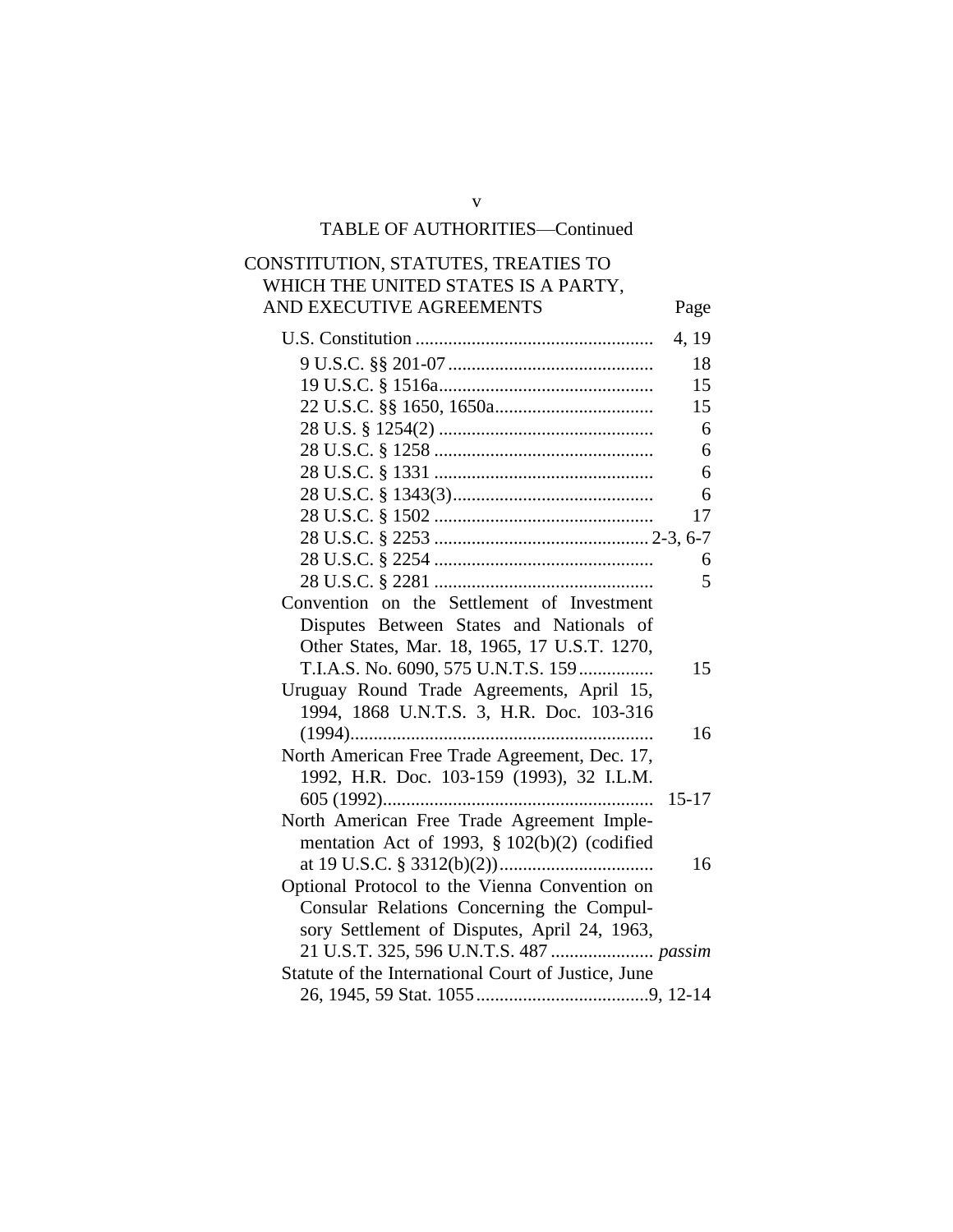|--|

| United Nations Charter, June 26, 1945, 59 Stat.                                                                                       |    |
|---------------------------------------------------------------------------------------------------------------------------------------|----|
| United Nations Convention on the Recognition<br>and Enforcement of Foreign Arbitral Awards,                                           |    |
| June 10, 1958, 21 U.S.T. 2517, T.I.A.S. No.                                                                                           | 18 |
| Uruguay Round Agreements Act of 1994,<br>$$102(b)(2)$ (codified at 19 U.S.C.                                                          |    |
| Vienna Convention on Consular Relations, April                                                                                        | 16 |
| 24, 1963, 21 U.S.T. 77, 596 U.N.T.S. 261  passim                                                                                      |    |
| LEGISLATIVE MATERIALS                                                                                                                 |    |
| Vienna Convention on Consular Relations, Sen.<br>Exec. Rpt. 91-9 (1969) (Statement of J.<br>Edward Lyerly, Deputy Legal Adviser for   |    |
|                                                                                                                                       | 12 |
| <b>OTHER TREATIES</b>                                                                                                                 |    |
| European Convention for the Protection of<br>Human Rights and Fundamental Freedoms,                                                   |    |
| Consolidated Version of the Treaty Establishing                                                                                       | 24 |
| the European Community, Dec. 24, 2002, O.J.                                                                                           | 26 |
| <b>MISCELLANEOUS</b>                                                                                                                  |    |
| A v. Secretary of State, 2004 UKHL ¶ 42 (H.L.<br>$2004)$                                                                              | 25 |
| A.Racke GmbH & Co. v. Hauptzollamt Mainz<br>(Case C-162/96), 1998 E.C.R.I-3655                                                        | 26 |
| Accession by the Communities to the Convention<br>for the Protection of Human Rights and<br>Fundamental Freedoms (Opinion 2/94), 1996 |    |
|                                                                                                                                       | 27 |

vi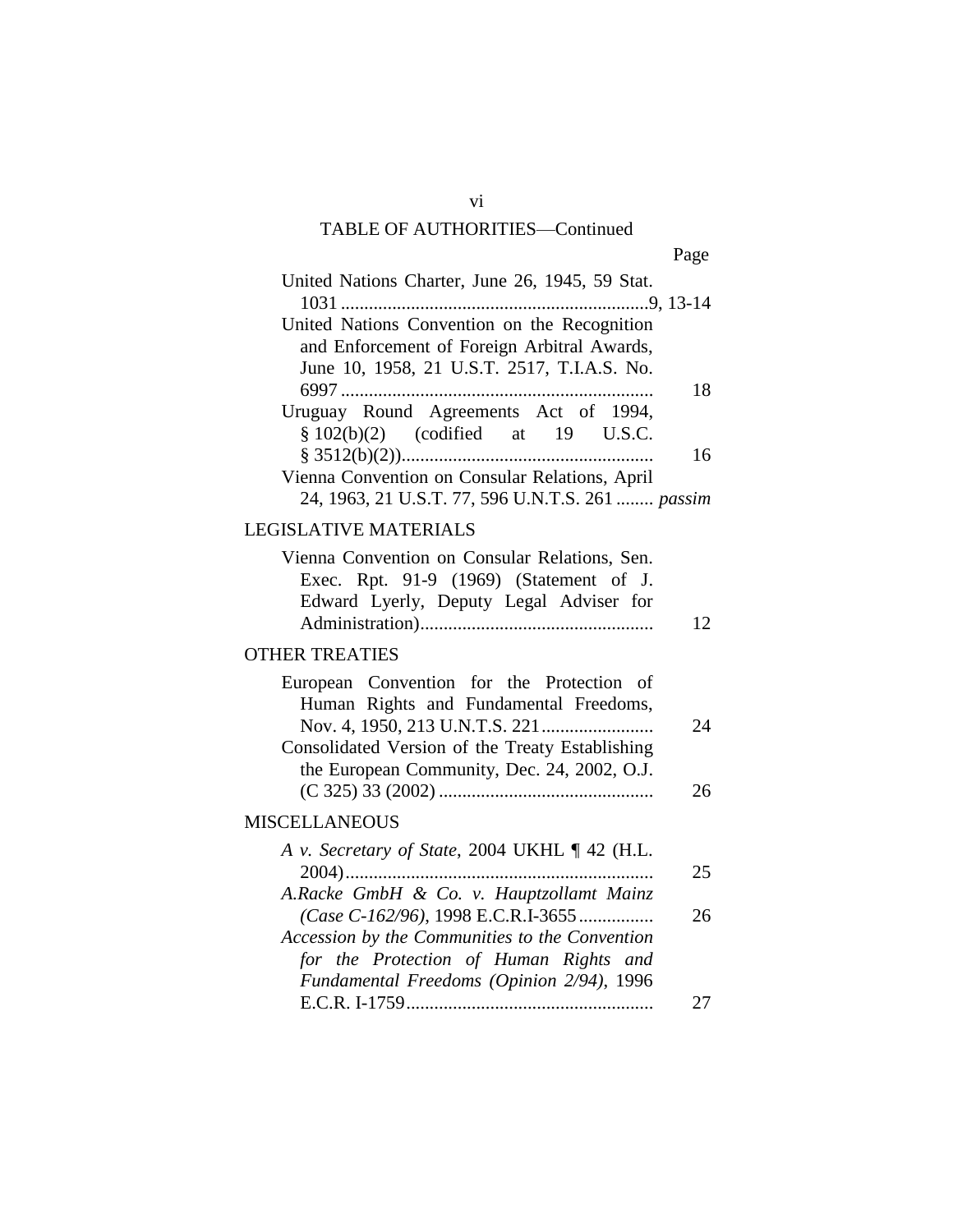Page

| Anklagemyndigheden v. Poulsen (Case C-          |        |
|-------------------------------------------------|--------|
|                                                 | 26     |
| Avena and Other Mexican Nationals (Mexico v.    |        |
|                                                 |        |
| Brunner v. The European Union Treaty, [1994] 1  |        |
| C.M.L.R. 57 (German Federal Constitutional      |        |
|                                                 | 25     |
| Curtis A. Bradley, International Delegations,   |        |
| the Structural Constitution, and Non-Self-      |        |
| Execution, 55 STAN. L. REV. 1557 (2003)         | 20     |
| Curtis A. Bradley, Chevron Deference and For-   |        |
| eign Affairs, 86 Va. L. Rev. 649 (2000)         | 22     |
| Case Concerning Military and Paramilitary       |        |
| Activities in and against Nicaragua (Nica-      |        |
| ragua v. United States of America), 1986        |        |
|                                                 | 12, 13 |
| Jim C. Chen, Appointments with Disaster: The    |        |
| Unconstitutionality of Binational Arbitral Re-  |        |
| view under the United States-Canada Free        |        |
| Trade Agreement, 49 WASH. & LEE L. REV.         |        |
|                                                 | 20     |
| Chiquita Brands International v. Commission     |        |
|                                                 | 27     |
| Rosalyn Higgins, The ICJ, the ECJ, and the      |        |
| Integrity of International Law, 52 INT'L &      |        |
|                                                 | 27     |
| Human Rights Act 1998, ch. 42 (Eng.)            | 25     |
| Julian G. Ku, The State of New York Does Exist: |        |
| How the States Control Compliance with In-      |        |
| ternational Law, 82 N.C. L. REV. 457 (2004)     | 20     |
| Regina v. Secretary of State for Transport ex   |        |
| parte Factortame Ltd., [1991] 1 All E.R. 70     |        |
|                                                 | 25     |

vii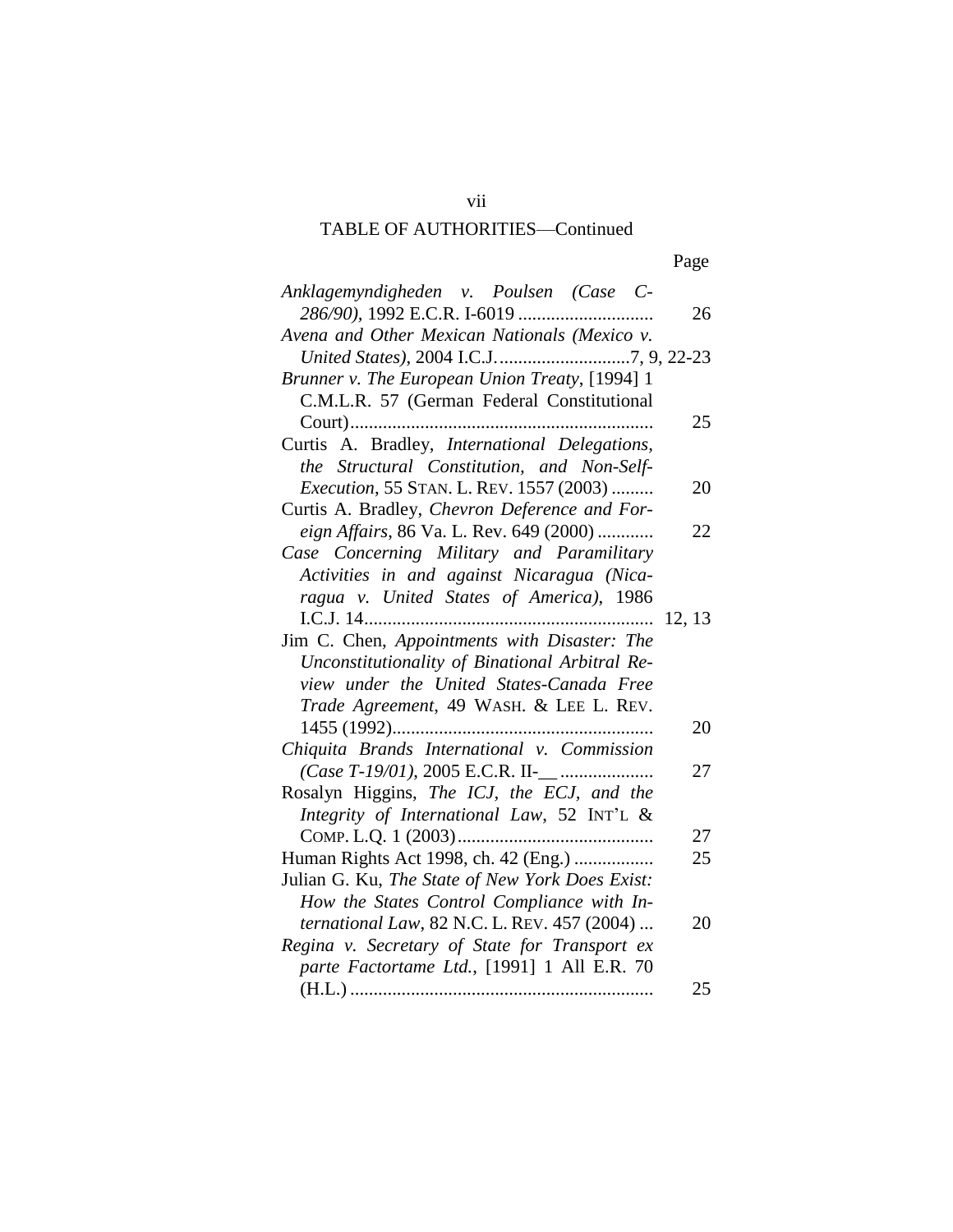viii

| ۰. |
|----|
|----|

| Constanze Schulte, COMPLIANCE WITH DECI-   |        |
|--------------------------------------------|--------|
| SIONS OF THE INTERNATIONAL COURT OF        |        |
|                                            | 24     |
| THE EXECUTION OF STRASBOURG AND GERMAN     |        |
| HUMAN RIGHTS DECISIONS IN THE NATIONAL     |        |
| LEGAL ORDER (Tom Barkhuysen et al. eds.    |        |
|                                            | 25     |
| War Crimes Case Against Former Foreign     |        |
| Minister "Inadmissible," AFRICA NEWS, Apr. |        |
|                                            | 24     |
| Mark Weisburd, International Courts and    |        |
| American Courts, 21 MICH. J. INT'L L. 877  |        |
|                                            | 20, 24 |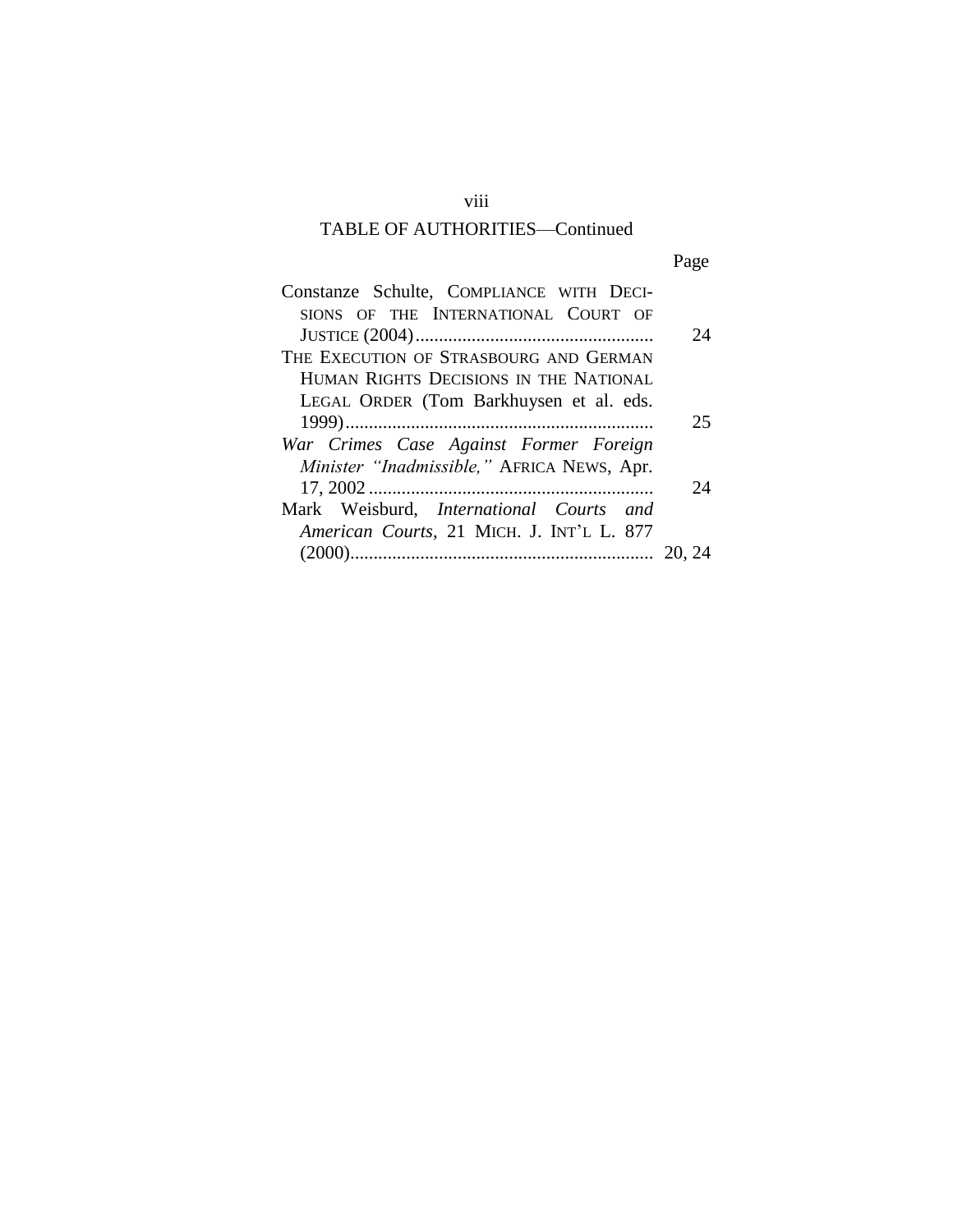### **INTEREST OF THE** *AMICI CURIAE*

*Amici* are professors and scholars of law with expertise in international law, federal jurisdiction, and the foreign relations law of the United States. This case raises important questions concerning the authority of an international tribunal to make direct changes in a core area of U.S. domestic law, namely the procedural prerequisites for an individual's assertion of a legal right in the course of a criminal prosecution. Acceptance of the arguments put forward by petitioners would disregard the authority of Congress to determine the conditions under which federal courts can exercise habeas jurisdiction and bring about an unprecedented, profound, and, in our view, undesirable change in the relationship between international organizations and domestic lawmaking in the United States.

### **SUMMARY OF ARGUMENT**

Pursuant to 28 U.S.C.  $\S$  2253(c)(2), a habeas petitioner must make a "substantial showing of the denial of a constitutional right" in order to appeal a federal district court's refusal to issue a writ. The petitioner here alleges only the violation of a right based on a treaty, which presents no independent constitutional claim. Even if there were no statutory bar to the consideration of petitioner's claim at this stage of habeas review, decisions of the International Court of Justice are not directly enforceable in U.S. courts. Compelling the lower federal courts to implement a decision of the International Court of Justice, which can hear only disputes between sovereigns, would bring about an unprecedented upheaval in the relationship of international bodies to our domestic law. In particular, the use of an international body's determination to invalidate a State's appropriate and neutral procedural default rule may very well violate fundamental principles of federalism, the separation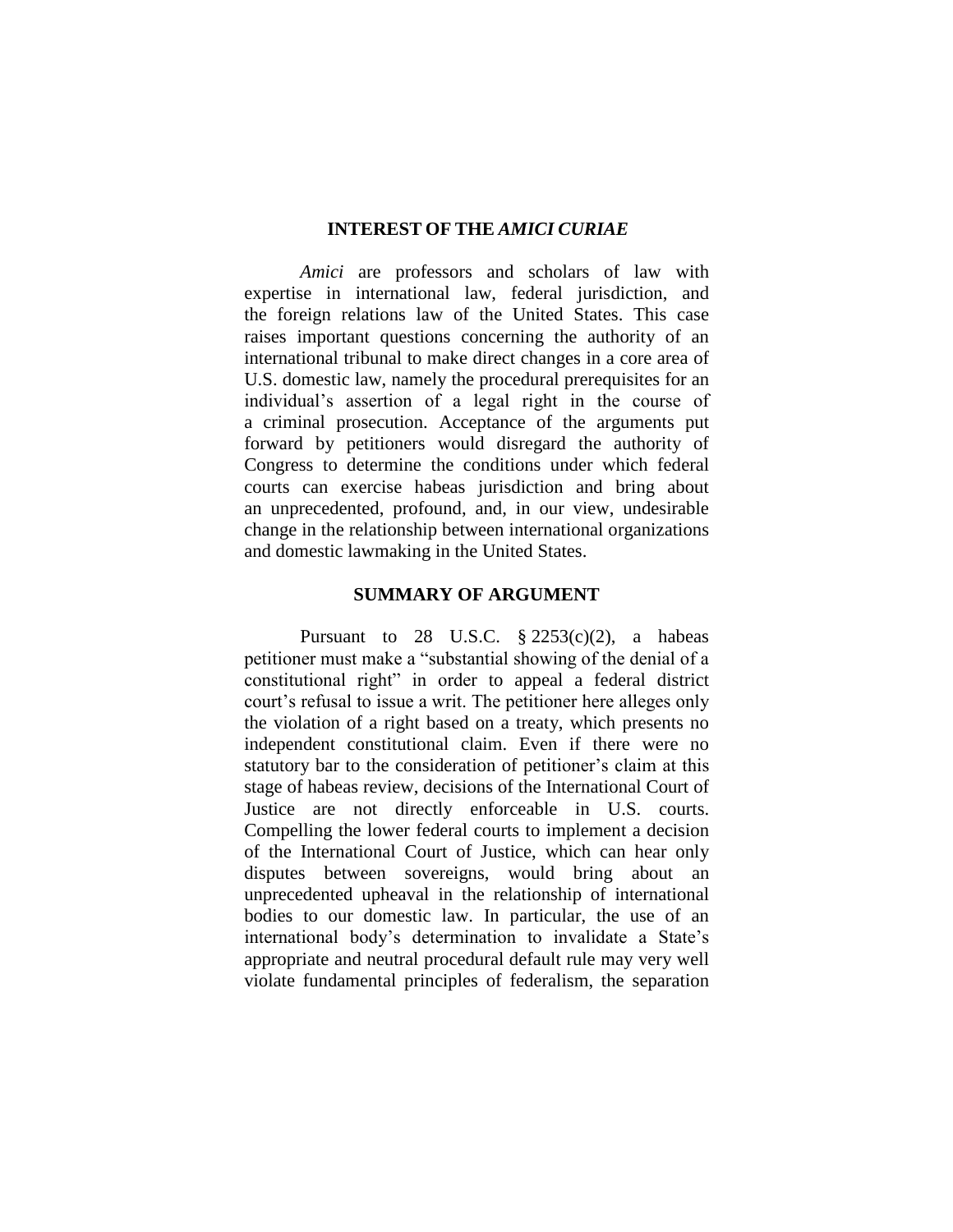of powers, and Article III. Considerations of comity and uniform treaty interpretation do not support this outcome. To the contrary, other countries' legal systems, as well as the European Court of Justice, generally do not recognize such a delegation of lawmaking power to an international body.

#### **ARGUMENT**

**I. The requirements of 28 U.S.C. § 2253, which governs federal appellate jurisdiction to hear this case, have not been met because applicant has not made a substantial showing of the denial of a constitutional right.**

Both lower courts in this case denied petitioner a certificate of appealability pursuant to 28 U.S.C. § 2253, as amended by the Antiterrorism and Effective Death Penalty Act of 1996. Through this provision, Congress limited appeals of a federal district judge's habeas review of state criminal convictions to those instances where "the applicant" has made a substantial showing of the denial of a constitutional right." On several occasions this Court has recognized that satisfaction of this standard is a jurisdictional prerequisite to appellate consideration of a habeas application and that § 2253 limits judicial review to consideration of claims based on constitutional rights. *Miller-El v. Cockrell*, 537 U.S. 322, 336 (2003); *Slack v. McDaniel*, 529 U.S. 473, 484 (2000).

Before this Court, petitioner alleges no violation of any constitutional right. Rather, his claims rest only on the Vienna Convention on Consular Relations, April 24, 1963, 21 U.S.T. 77, 596 U.N.T.S. 261 (Vienna Convention), and the Optional Protocol to the Vienna Convention on Consular Relations Concerning the Compulsory Settlement of Disputes, April 24, 1963, 21 U.S.T. 325, 596 U.N.T.S. 487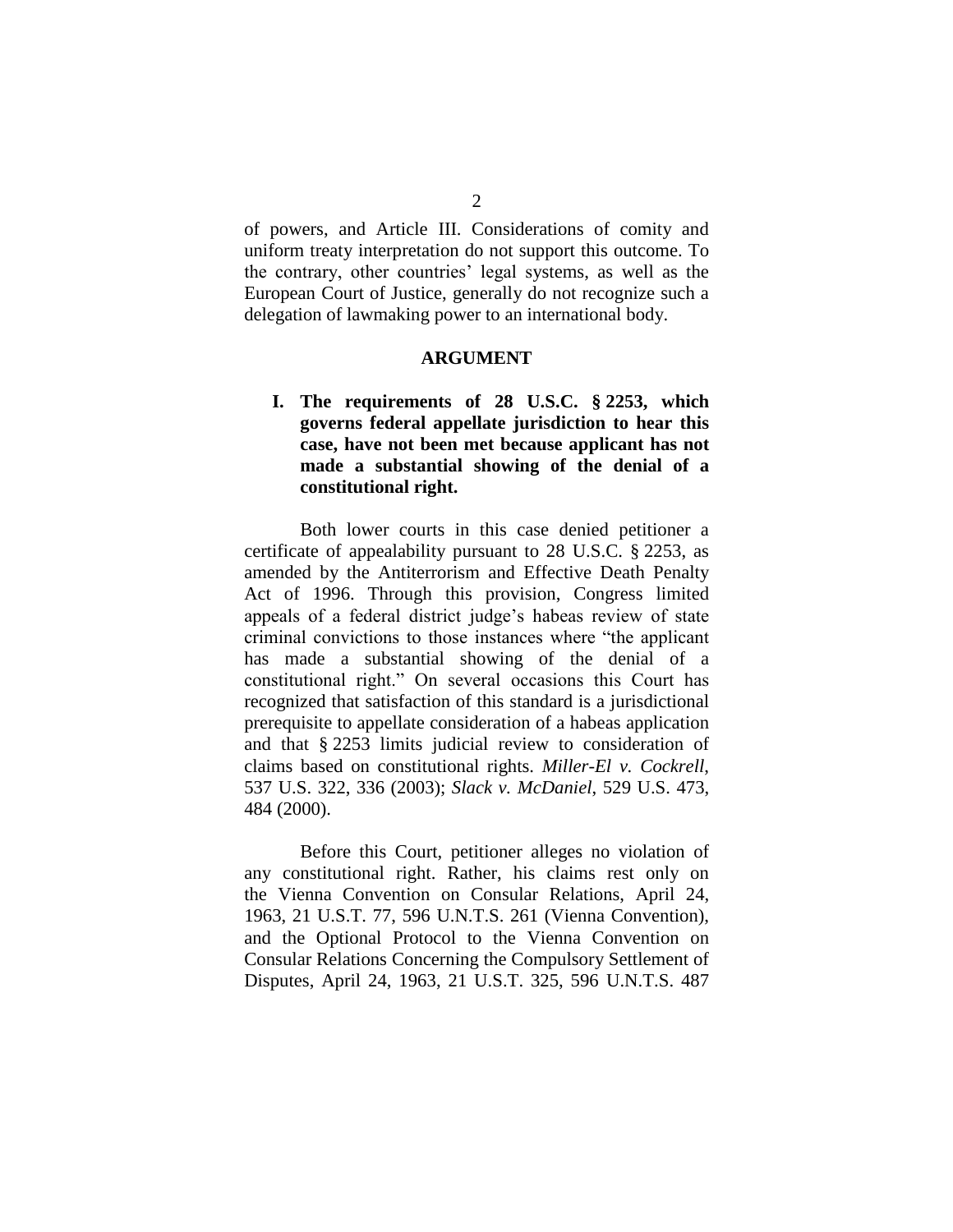(Optional Protocol). Neither of these international treaties establishes a constitutional right, and a violation of their provisions does not constitute a "denial of a constitutional right" within the meaning of  $\S$  2253.

In *Murphy v. Netherland*, 116 F.3d 97 (4th Cir.), *cert. denied*, 521 U.S. 1144 (1997), the Fourth Circuit held that a Mexican national's allegation that Virginia had violated his rights under the Vienna Convention did not satisfy the requirements for issuance of a certificate of appealability under § 2253. In particular, the court rejected the argument that the term "constitutional right" in that statute encompassed claims derived from the Supremacy Clause:

> Although states may have an obligation under the Supremacy Clause to comply with the provisions of the Vienna Convention, the Supremacy Clause does not convert violations of treaty provisions (regardless whether those provisions can be said to create individual rights) into violations of constitutional rights.

#### *Murphy v. Netherland*, *supra*, at 99-100.

The *Murphy* court's argument clearly is correct. The Supremacy Clause expresses a fundamental principle about the relationship of federal and state law, but does not vest any rights or interests in people as such. This Court and Congress both appreciate the important distinction between constitutional rights, which exist independent of any legislative decisions, and other rights under federal law, which depend on the existence of duly authorized enactments. This Court and Congress also have recognized that treaty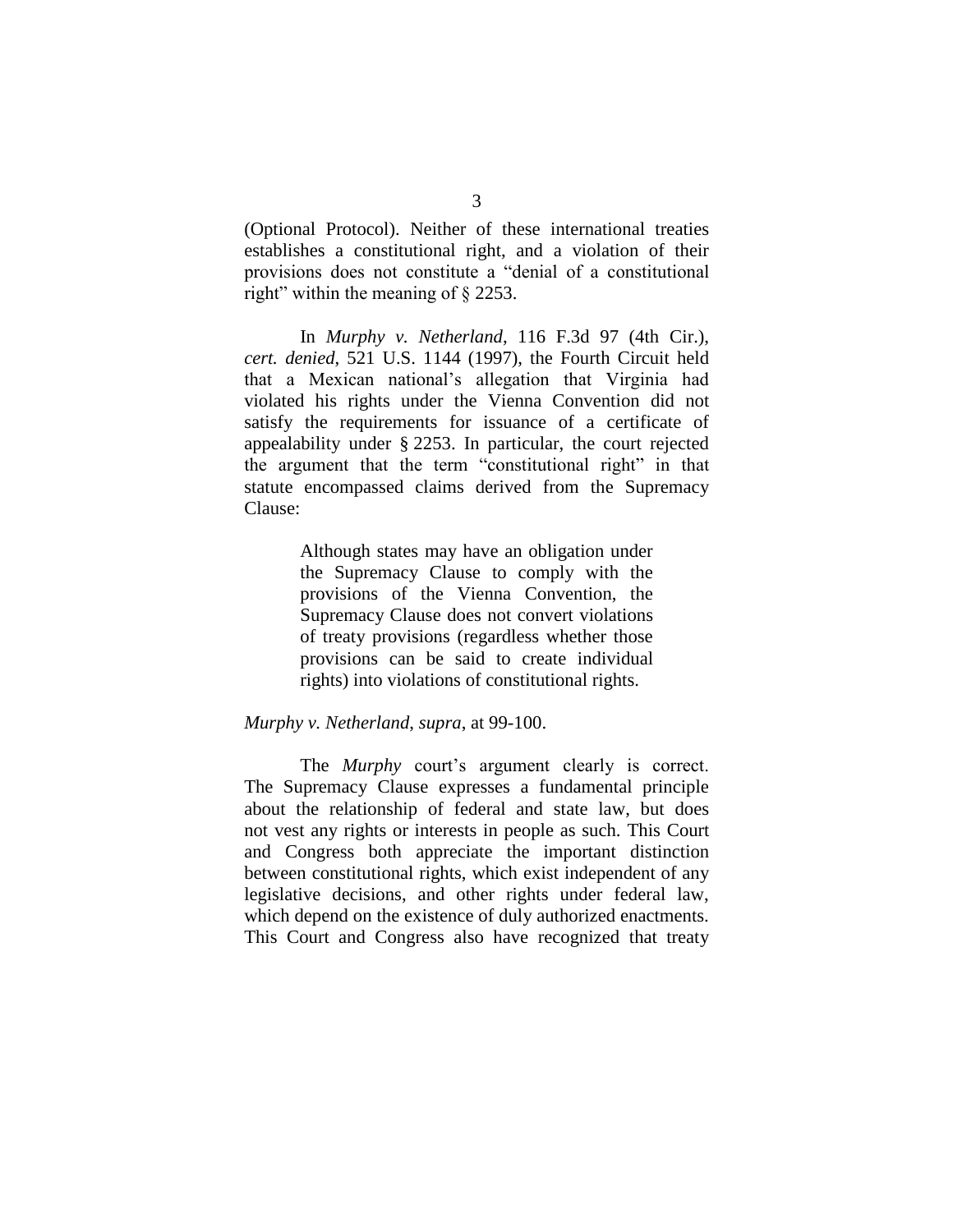rights, to the extent they exist, stand on the same footing as those based on a federal statute.<sup>1</sup>

For over two hundred years this Court has stated that treaties, to the extent they create any rights over which a court can take cognizance, have exactly the same status as legislation enacted by Congress. *United States v. Schooner Peggy*, 5 U.S. (1 Cranch) 103, 110 (1801); *Foster v. Neilson*, 27 U.S. (2 Pet.) 253, 314 (1829); *Whitney v. Robertson*, 124 U.S. 190, 194 (1888); *Reid v. Covert*, 354 U.S. 1, 18 (1957) (plurality opinion); *Breard v. Greene*, 523 U.S. 371, 376 (1998). This concept of the interchangeability of treaties and other federal legislation for the purposes of judicial decisionmaking extends to the construction of federal statutes. *Oliphant v. Suquamish Indian Tribe***,** 435 U.S. 191, 208 n.17 (1978) (same canons apply to Indian treaty and statutory construction). Cf. *Chickasaw Nation v. United States*,534U.S.84,99(2001)(O'Connor,J.,dissenting) (same canons of construction apply to treaties and statutes; form of enactment is irrelevant).

Especially instructive is Justice Harlan's discussion of the relationship of constitutional questions, the Supremacy Clause, and treaty interpretation. In *Zschernig v. Miller*, 389 U.S. 429, 443-45 (1968) (concurring opinion), he argued that the majority disregarded the prudential teaching of *Ashwander v. TVA*, 297 U.S. 298, 341 (1936) (Brandeis, J., concurring), which calls for the avoidance of deciding

<sup>&</sup>lt;sup>1</sup> As we argue in Part II of this brief below, an interpretation of the Optional Protocol or other international instruments as binding the courts of the United States to fulfill the orders of the International Court of Justice would raise significant constitutional questions concerning federalism, the separation of powers, and Article III. These structural constitutional issues, however, do not entail the *denial* of any constitutional *right* belonging to petitioner. Moreover, the constitutional question would arise only if petitioner's treaty-based claim were accepted.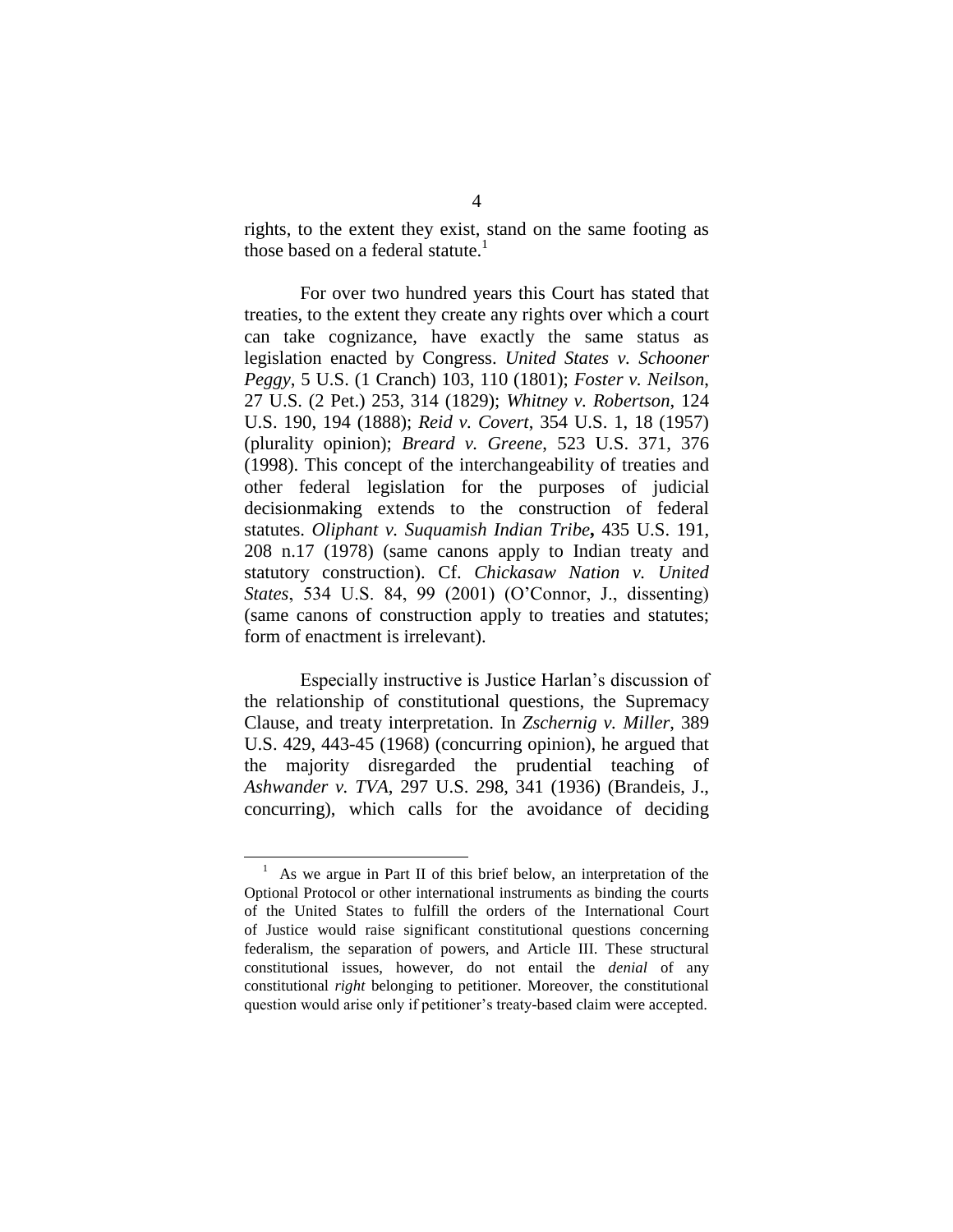unnecessary constitutional questions, when it held that an Oregon statute unconstitutionally encroached on the federal power over foreign relations. In Harlan's view, a treaty with Germany provided a sufficient basis for invalidating the statute. In a footnote, he recognized that either approach entailed the invocation of a constitutional provision to nullify a State statute, but he explained that using the Supremacy Clause does not involve constitutional adjudication within the meaning of the *Ashwander* doctrine:

> It is true, of course, that the treaty would displace the Oregon statute only by virtue of the Supremacy Clause of the Constitution. Yet I think it plain that this fact does not render inapplicable the teachings of *Ashwander*. Disposition of the case pursuant to the treaty would involve no interpretation of the Constitution, and this is what the *Ashwander* rules seek to bring about.

389 U.S. at 445 n. 4.

This Court consistently has understood a statutory reference to constitutional issues as not extending to statutory or treaty questions in spite of the background role of the Supremacy Clause. For example, in *Swift & Co. v. Wickham*, 382 U.S. 111 (1965), the Court interpreted 28 U.S.C. § 2281, a statute requiring the use of a three-judge court to hear challenges to state statutes based "upon the ground of the unconstitutionality of such statute." The Court had no difficulty deciding that a claim that a State statute conflicted with federal legislation did not fall within this jurisdictional provision, notwithstanding the necessity of the Supremacy Clause to the plaintiffs' claim. *Id.* at 120-23. The Court noted that a consistent line of earlier decisions had taken for granted that arguments grounded on the Supremacy Clause did not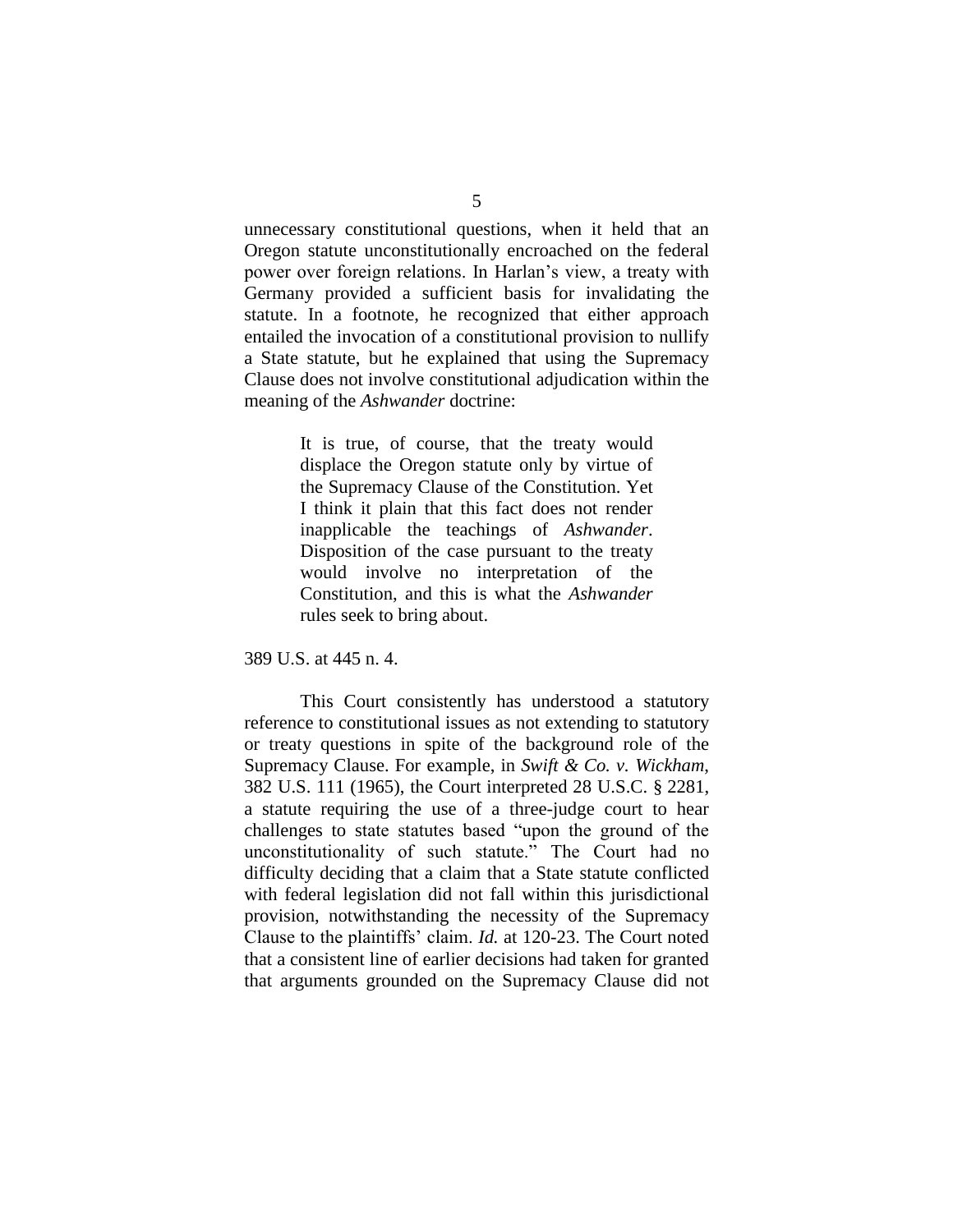impugn the constitutionality of a statute within the meaning of § 2281. Similarly, in *Chapman v. Houston Welfare Rights Organization*, 441 U.S. 600, 612-15 (1979), the Court interpreted 28 U.S.C.  $\S$  1343(3)'s reference to "any right, privilege or immunity secured...by the Constitution" as not extending to Supremacy Clause claims. Cf. *Maine v. Thiboutot*, 448 U.S. 1 (1980) (interpreting 42 U.S.C. § 1983 as extending to cases of conflicts between federal and state law because of statute's use of term "and laws," not because Supremacy Clause claims rest on Constitution).

Acts of Congress dealing with the jurisdiction of the federal courts consistently reflect an understanding that claims based on the constitution, within the meaning of these statutes, are distinct from those based on other sources of federal law, even when asserted against the States under the Supremacy Clause. Of direct relevance here is 28 U.S.C. § 2254(a), which authorizes federal courts to hear challenges to a State criminal conviction on the ground that the applicant's custody is "in violation of the Constitution" or laws or treaties of the United States." See also, e.g., 28 U.S. § 1254(2) (appellate jurisdiction of Supreme Court); § 1257(a) (certiorari jurisdiction of Supreme Court); § 1258 (Supreme Court jurisdiction as to judgments of Puerto Rican courts); § 1331 (federal question jurisdiction of federal courts). In each of these instances, the reference to the laws and treaties of the United States would be superfluous if Congress believed that a reference to constitutional claims incorporated treaty violations. *Swift & Co. v. Wickham*, *supra*, at 126; *Chapman v. Houston Welfare Rights Organization*, *supra*, at 614-15. The contrast between the language of § 2254(a) and the standards for appeal under  $\S 2253(c)(2)$ , in light of this longstanding and well established jurisprudence, leads to an irresistible inference that Congress did not authorize the federal courts to entertain claims based on violation of a treaty when hearing appeals from denials of habeas petitions.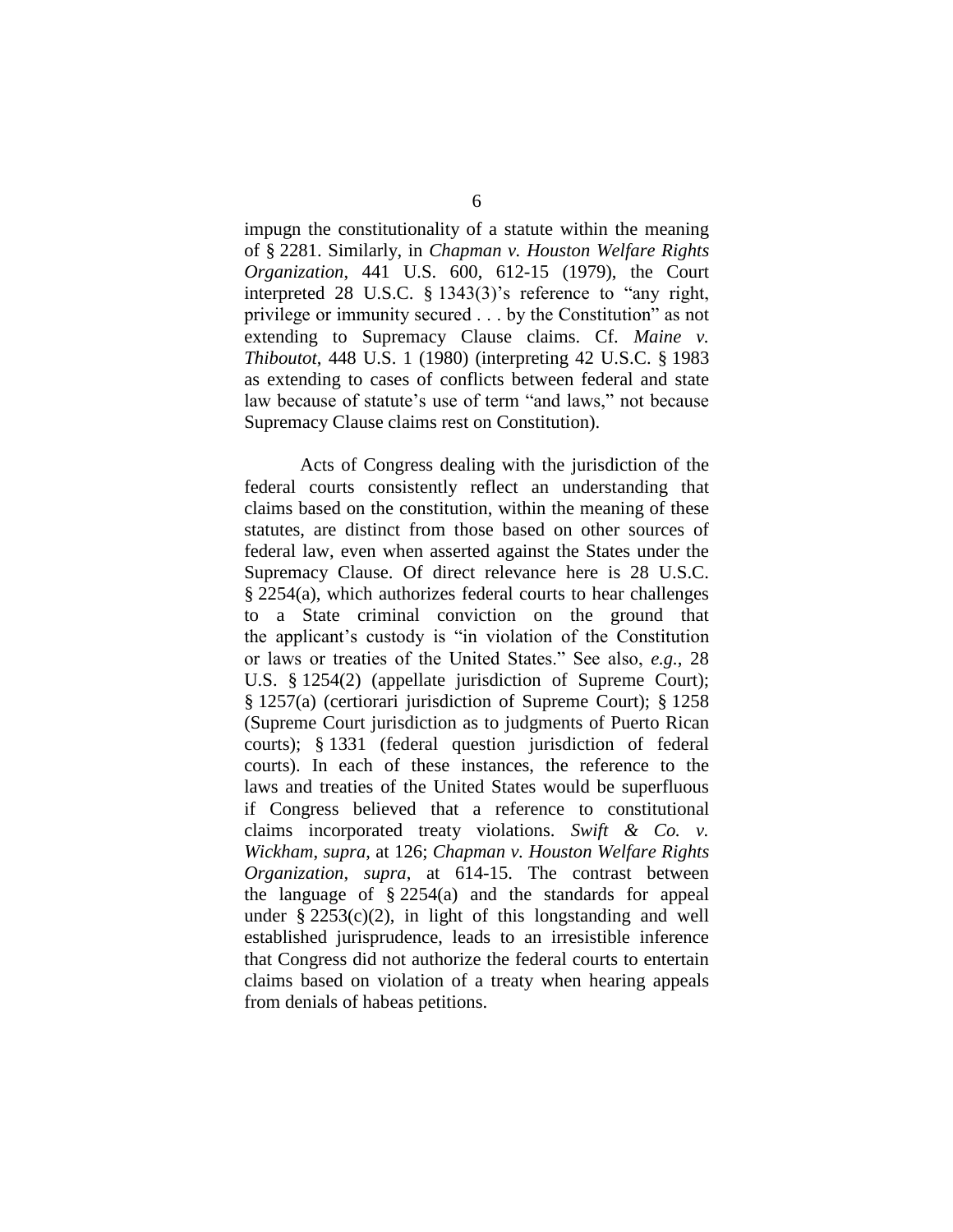The argument that § 2253 does not apply in this case because of conflicting and superior authority is not plausible. To the extent one can perceive any inconsistency between the Vienna Convention and the requirements of § 2253, the latter enacted statute, adopted in 1996, clearly would prevail over the Convention, which went into effect as to the United States in 1969. *Breard v. Greene*, *supra*, at 376. The decision of the International Court of Justice in *Avena and Other Mexican Nationals (Mexico v. United States)*, 2004 I.C.J. 1, is not an independent subsequent enactment, but rather one body's interpretation of the meaning of the earlier Convention. Thus neither the Optional Protocol nor the *Avena* decision can override the clear and later-in-time limitation on appellate court jurisdiction found in § 2253.

Finally, while U.S. courts historically have sought to interpret congressional enactments so as not to violate the nation's international obligations, see *Murray v. Schooner Charming Betsy*, 6 U.S. (2 Cranch) 64 (1804), that doctrine cannot apply here. First, this Court consistently has said that it will not apply the *Charming Betsy* doctrine to frustrate the clearly expressed intent of Congress. *United States v. Dion*, 476 U.S. 734 (1986); *Whitney v. Robertson*, 124 U.S. 190 (1888); *Cherokee Tobacco Case*, 78 U.S. 616 (1871). In light of the language of  $\S$  2253(c)(2), the intent of Congress to preclude nonconstitutional claims in federal habeas appeals is unmistakable. Second, even if one were to conclude that the *Avena* interpretation of the Vienna Convention constitutes an accurate statement of the international law obligations of the United States, nothing in the *Avena* decision compels *federal* judicial review of petitioner's claim. Cf. *Torres v. Oklahoma*, No. PCD-04-442 (Okla. Crim. App. 2004). Thus, no conflict exists between the statute and international law.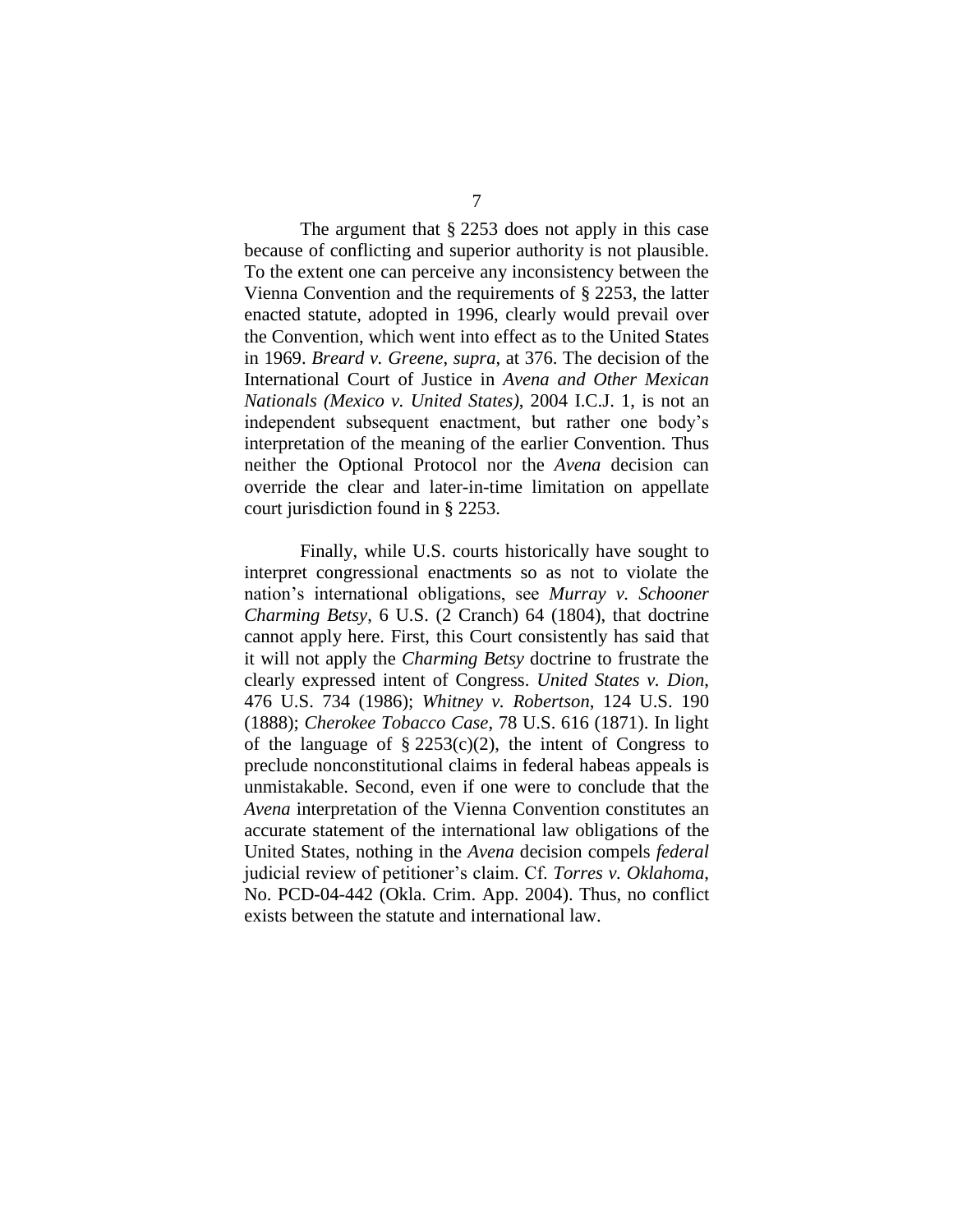### **II. The Optional Protocol to the Vienna Convention on Consular Relations, the United Nations Charter and the Statute of the International Court of Justice do not obligate the courts of the United States to implement the** *Avena* **decision of the International Court of Justice, and any interpretation of these treaties to the contrary would raise substantial constitutional concerns.**

By not distinguishing the legal interests at stake in this case, petitioner attempts to bootstrap a remarkable, unprecedented and disturbing new rule of law onto several well established and uncontroversial principles. The issue here is not whether petitioner enjoys rights established by the Vienna Convention that he may assert in a court in the United States. Nor does it involve the willingness of this Court to regard decisions of the International Court of Justice (ICJ) as evidence of the content of international law in cases that depend on international law for their resolution. See, *e.g.*, *United States v. Maine*, 475 U.S. 89 (1986) (looking to 1951 ICJ decision as evidence of rule of decision to be applied in dispute over seabed ownership); *United States v. Louisiana*, 470 U.S. 93 (1985) (same).<sup>2</sup> Rather, petitioner maintains that, as a result of an order of the ICJ, the courts of the United States have lost the authority to apply neutral procedural rules in a criminal proceeding to ensure that a competently represented criminal accused will assert claims based on treaties in a timely manner. In particular, petitioner maintains that exactly the procedural rules that this Court regards as consistent with Texas's obligation to safeguard rights

<sup>&</sup>lt;sup>2</sup> On occasion this Court also has indicated a willingness to disregard or narrow the scope of arguments based on ICJ judgments when ascertaining the content of international law. See, *e.g.*, *Sosa v. Alvarez-Machain*, 542 U.S. \_\_, 124 S. Ct. 2739, 2768 (2004) (ICJ decision in Iranian embassy case did not establish a rule of law cognizable under 28 U.S.C. § 1350 prohibiting arbitrary detentions).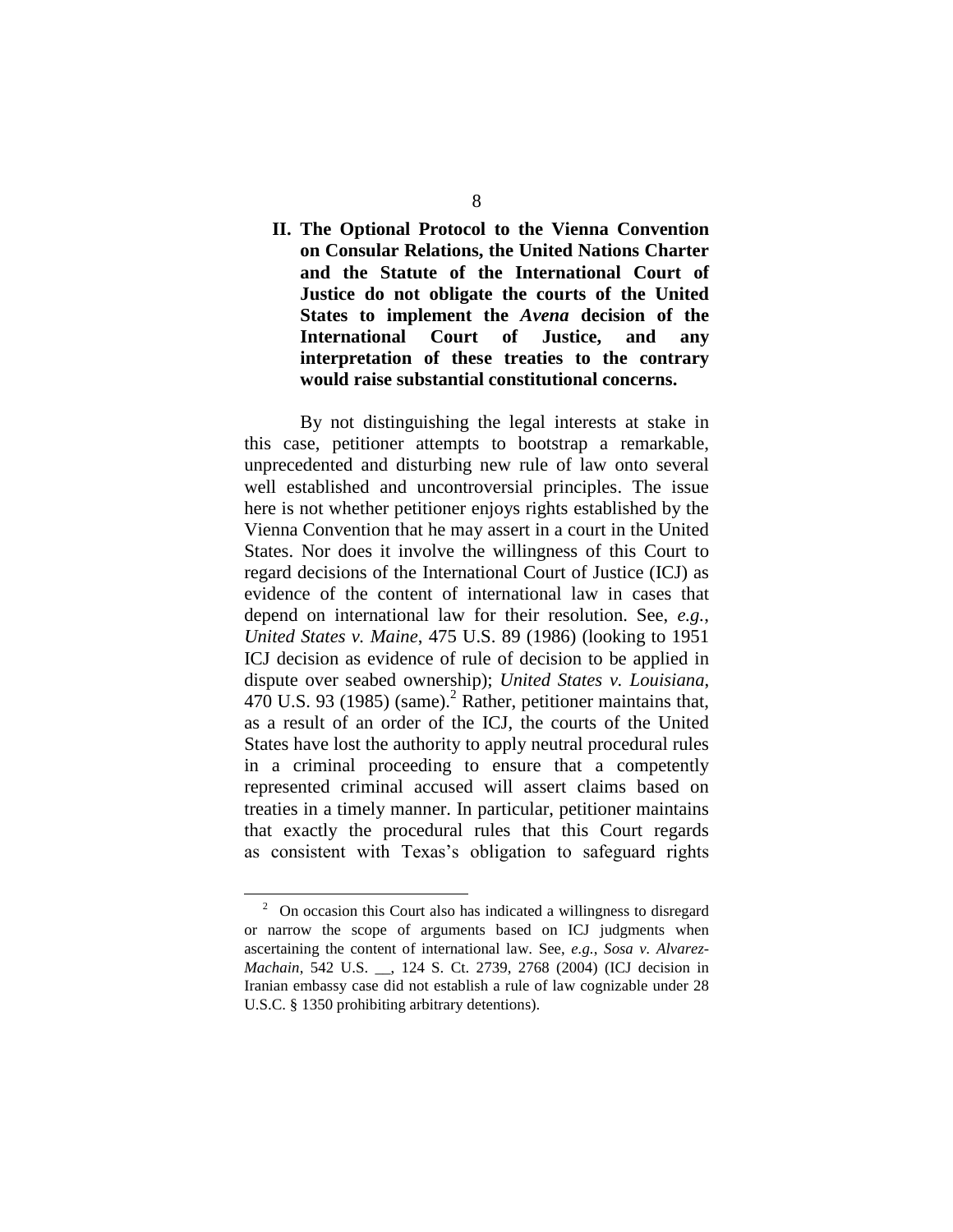guaranteed by the Constitution of the United States are insufficient to protect his interests under the Vienna Convention. To reach this result, petitioner imputes to several  $in$ struments of international law  $-$  the United Nations Charter, June 26, 1945, 59 Stat. 1031(UN Charter), the Statute of the International Court of Justice, June 26, 1945, 59 Stat. 1055 (Statute of the ICJ), and the Optional Protocol – a meaning that is unprecedented in U.S. practice and which, if accepted, would raise substantial constitutional issues.

We note some of the practical implications of accepting petitioner's argument:

- First, the *Avena* decision of the ICJ seems to require that an accused receive a post-conviction hearing to consider claims based on the Vienna Convention, even if a well counseled accused were deliberately to bypass an opportunity to raise the claim during the course of trial. *Avena*, *supra*, at 45-46, 51-52. Such an outcome would endow criminal defendants eligible to invoke the Vienna Convention with a strategic weapon, unavailable to all others accused of a crime, that this Court long has recognized as inconsistent with general standards of equity and administrability. *E.g.*, *Fay v. Noia*, 372 U.S. 391, 433, 438 (1963).
- Second, the *Avena* decision applies to all persons with a Vienna Convention claim, not just to those sentenced to death, and thus opens the way for perhaps many thousands of demands for postconviction review.
- Third, a holding that the decision of the United States to submit to international adjudication, without more, creates rights that individuals can assert in domestic courts likely would inhibit the United States from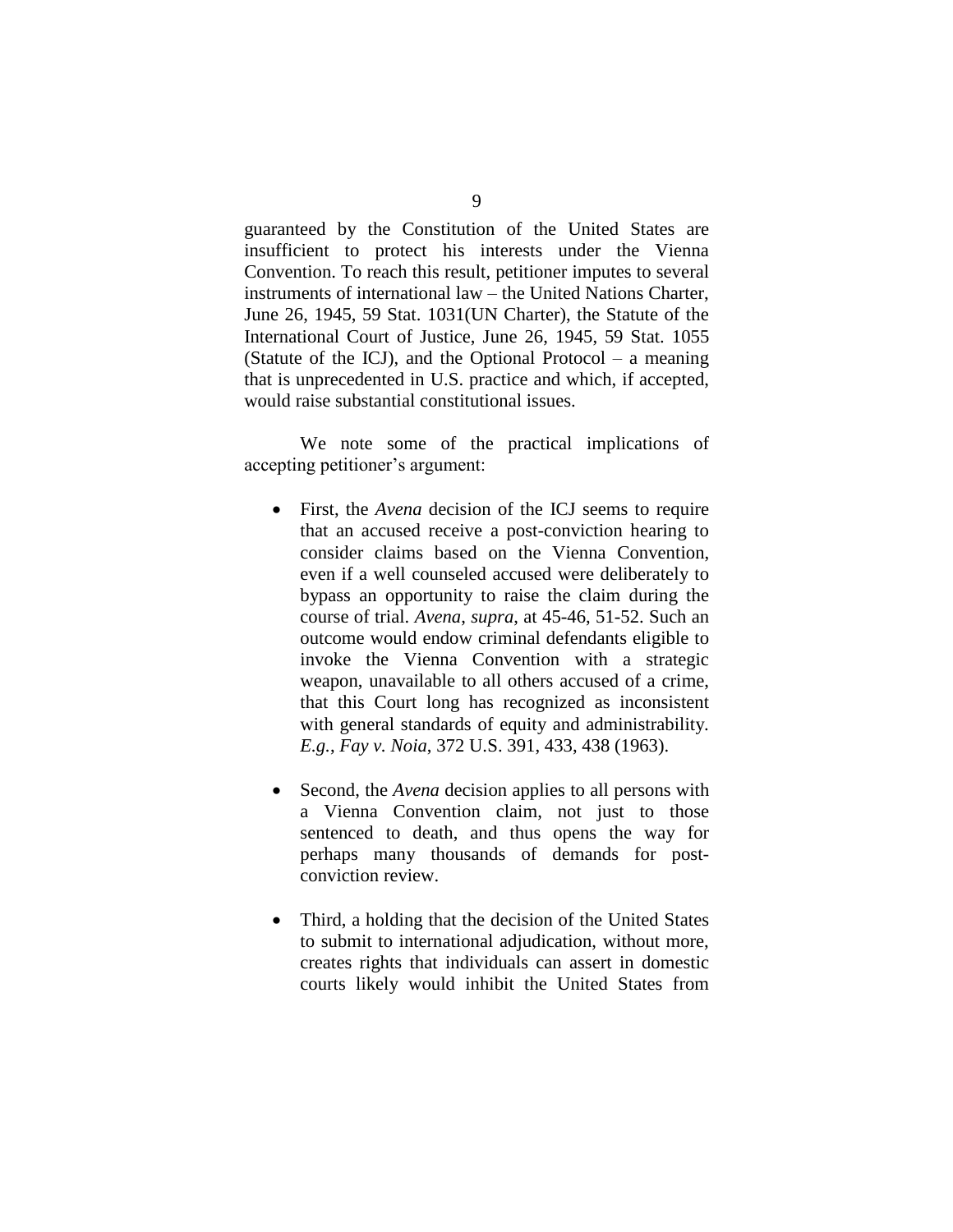submitting to international adjudication in the future, and may induce the United States to denounce the Optional Protocol and other existing commitments to international adjudication.

None of these unwanted outcomes is inevitable, because under U.S. law as traditionally understood none of the international treaties at issue in this case provides a basis for application of the *Avena* order by our domestic courts. U.S. law on the role of international obligations in the domestic legal order is clear, at least at the structural level. On the one hand, the United States intends that some of its treaties be self-executing, in the sense that they will supply a rule of decision that courts must apply in a lawsuit. On the other hand, this Court often has recognized that the United States may intend for a treaty to create obligations only on the plane of international law and in the anticipation of later implementation by the political branches. To ascertain whether a treaty is self-executing or instead requires further implementing enactments, a court must consider the treaty's text, the background assumptions of the parties as illustrated by past practice, the general context, and other means generally used for determining the intention of a legal instrument's authors. Compare *Foster v. Neilson*, *supra*, and *United States v. de la Maza Arredondo*, 31 U.S. (6 Pet.) 691 (1832), with *Murray v. Schooner Peggy*, *supra*, and *United States v. Percheman*, 32 U.S. (7 Pet.) 51 (1833). See also *Argentine Republic v. Amerada Hess Shipping Corp.*, 488 U.S. 428, 442-43 (1989); *Head Money Cases*, 112 U.S. 580, 598-99 (1884).

When one applies these general principles to the treaties on which petitioner relies, the conclusion is irresistible that the United States in each instance intended not to create self-executing obligations with direct effect in the U.S. domestic legal order. We discuss each in turn.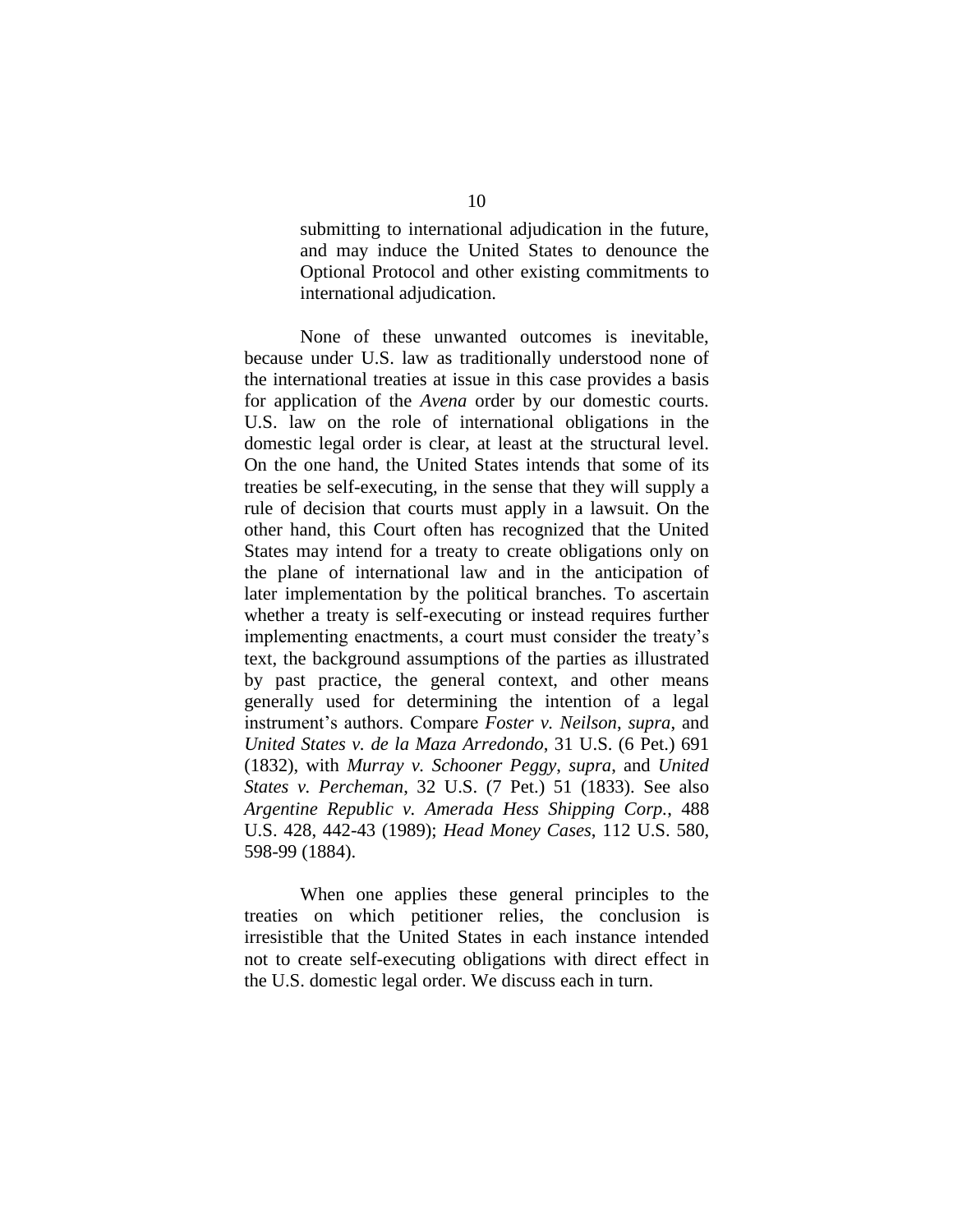First, one must recognize that the Vienna Convention and the Optional Protocol are distinct international instruments with independent legal significance. We assume for purposes of this dispute that the United States intended for the Convention to be self-executing and to have direct effect in U.S. law. There is no evidence, however, that the United States or any other state party regards the Optional Protocol as also self-executing or having direct effect. It would have been remarkable if any party had so believed this, given the normal understanding of the relationship between the decisions of international bodies and domestic law.

Article I of the Optional Protocol provides:

Disputes arising out of the interpretation or application of the Convention shall lie within the *compulsory jurisdiction* of the International Court of Justice and may accordingly be brought before the Court by an application made by any party to the dispute *being a Party to the present Protocol*. (emphasis added)

Petitioner argues in effect that the term "compulsory jurisdiction" establishes not only the capacity of the ICJ to render an authoritative determination of the questions in dispute, but also the authority to enforce its decisions through the automatic enlistment of other judiciaries to carry out its orders. Yet Article I contains limitations that are clearly inconsistent with such enforcement powers. By its terms, Article I permits only a Party to appear before the ICJ. The Optional Protocol thus reflects the general structure of ICJ dispute resolution, which extends only to controversies between and among sovereign states. Individuals have no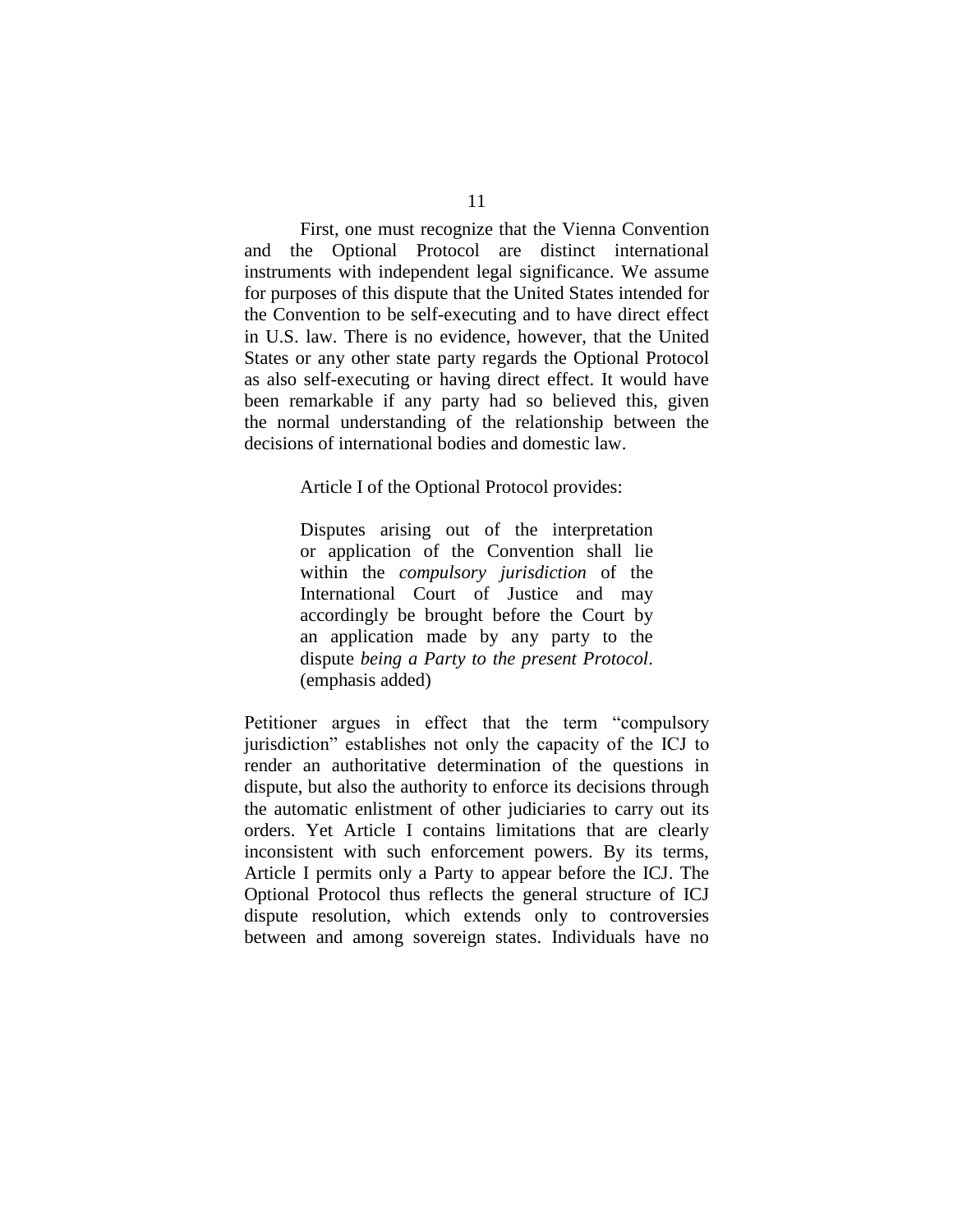standing to appear on their own behalf before the ICJ, and can derive no rights or interests directly from ICJ decisions. The same, for that matter, is true of Texas, which is a subordinate jurisdiction of the United States and not capable of being a party to an ICJ proceeding. Neither can the ICJ hold anyone other than a sovereign state responsible for violation of any rights determined through its proceedings. $\frac{3}{2}$ 

Significantly, no court of the United States ever has understood as self-executing a treaty pursuant to which the United States has acceded to the compulsory jurisdiction of the International Court of Justice. This Court never has addressed the issue. The leading lower court decision is *Committee of United States Citizens Living in Nicaragua v. Reagan*, 859 F.2d 929 (D.C. Cir. 1988). The plaintiffs there argued that the United States' ongoing disregard of an order of the ICJ, arising out of a matter within the ICJ's compulsory jurisdiction, had caused them direct injuries for which a federal court could grant relief. The ICJ had based its jurisdiction on Article 36(2) of the Statute of the International Court of Justice, pursuant to which the United States has accepted the compulsory jurisdiction of the ICJ with respect to most international law disputes concerning other states.<sup>4</sup>

<sup>&</sup>lt;sup>3</sup> To the extent the legislative history of the Optional Protocol is relevant, one should note that a representative of the State Department explained in testimony before the Senate, regarding the legal effect of the Optional Protocol, "[i]f problems should arise regarding the interpretation or application of the convention, such problems would probably be resolved through diplomatic channels." Vienna Convention on Consular Relations, Sen. Exec. Rpt. 91-9, 19 (1969) (Statement of J. Edward Lyerly, Deputy Legal Adviser for Administration). Additionally, "parties to the optional protocol may agree to resort to . . . an arbitral tribunal" or conciliation. *Id (*emphasis added*)*. Nothing in this testimony suggests that the United States anticipated that accession to the Optional Protocol would open up literally thousands of future criminal convictions to federal habeas review.

<sup>4</sup> Midway through the proceedings in the *Nicaragua* case, the United States withdrew its consent to ICJ jurisdiction. The ICJ ruled that, as to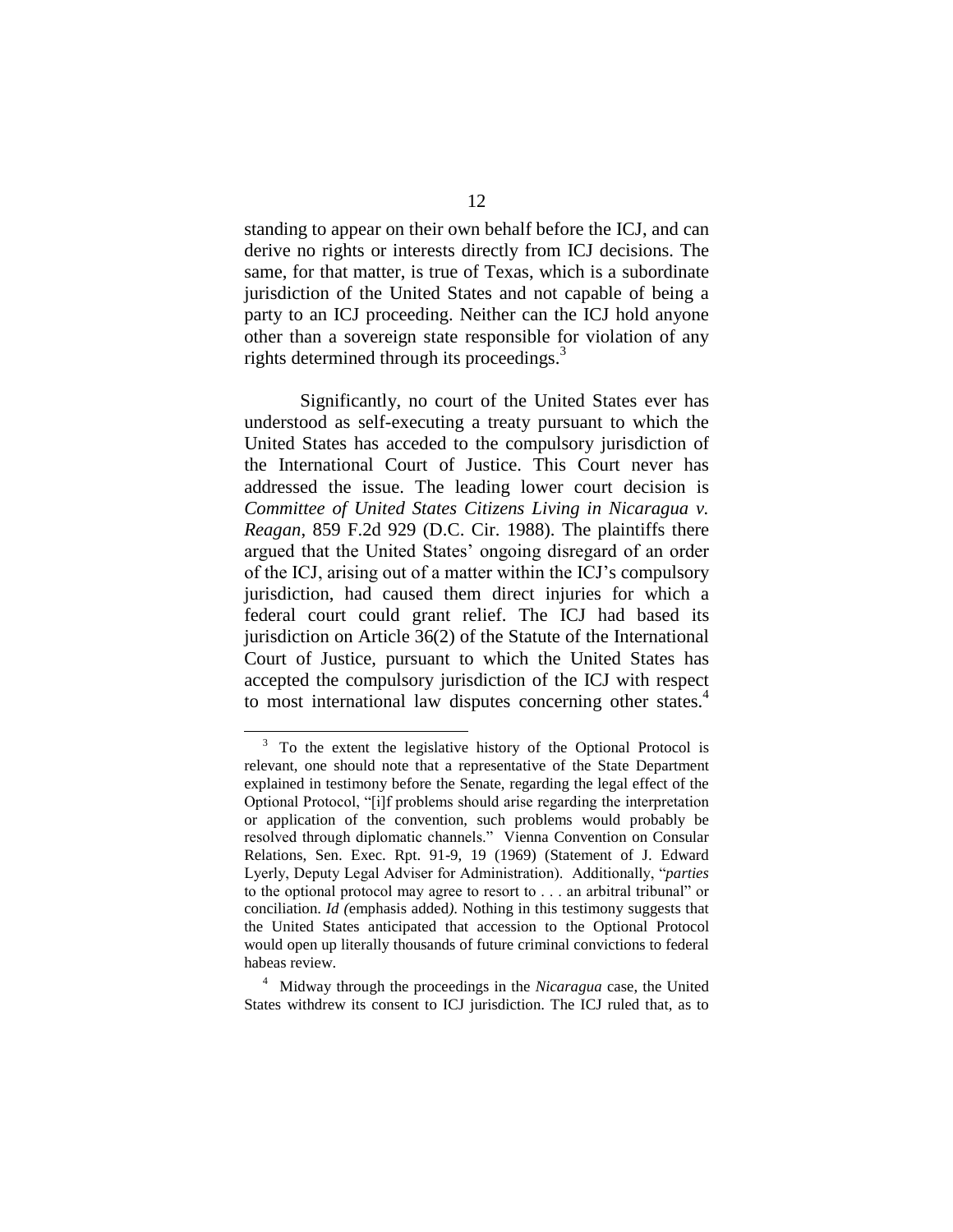Article 36(2) entailed an even greater and more comprehensive derogation of sovereignty in favor of the ICJ than does the Optional Protocol, yet the District of Columbia Circuit court had no difficulty in finding that the ICJ order had no effect on the domestic law of the United States.

A review of the other international treaties on which petitioner relies buttresses the conclusion that he cannot invoke the order of the ICJ in a U.S. court. Article 94(1) of the UN Charter, a treaty to which the United States is a party, imposes on states an obligation "to comply with the decision of the International Court of Justice in any case to which it is a party." Article  $94(2)$ , however, specifies that enforcement of that obligation rests with the UN Security Council. No nation ever has inferred from Article 94(1) an obligation on the part of a state's judiciary independently to compel compliance, and the *Committee of United States Citizens Living in Nicaragua* court squarely rejected that interpretation. It ruled that Article 94 "simply does not confer rights on private individuals." Committee of United States *Citizens Living in Nicaragua v. Reagan*, *supra*, at 937.

The Statute of the International Court of Justice, also a Treaty to which the United States is a party, reinforces this conclusion. Article 59 of the Statute states expressly that: "The decision of the Court has no binding force except between the parties and in respect of that particular case." The court in *Committee of United States Citizens Living in Nicaragua*, after quoting this language, observed:

> Taken together, these Charter clauses make clear that the purpose of establishing the

that dispute, this withdrawal was ineffective. *Case Concerning Military and Paramilitary Activities in and against Nicaragua (Nicaragua v. United States of America)*, 1986 I.C.J. 14, 23-25. It proceeded to reach the merits of the case and issued an order requiring the United States to end its intervention in Nicaraguan affairs.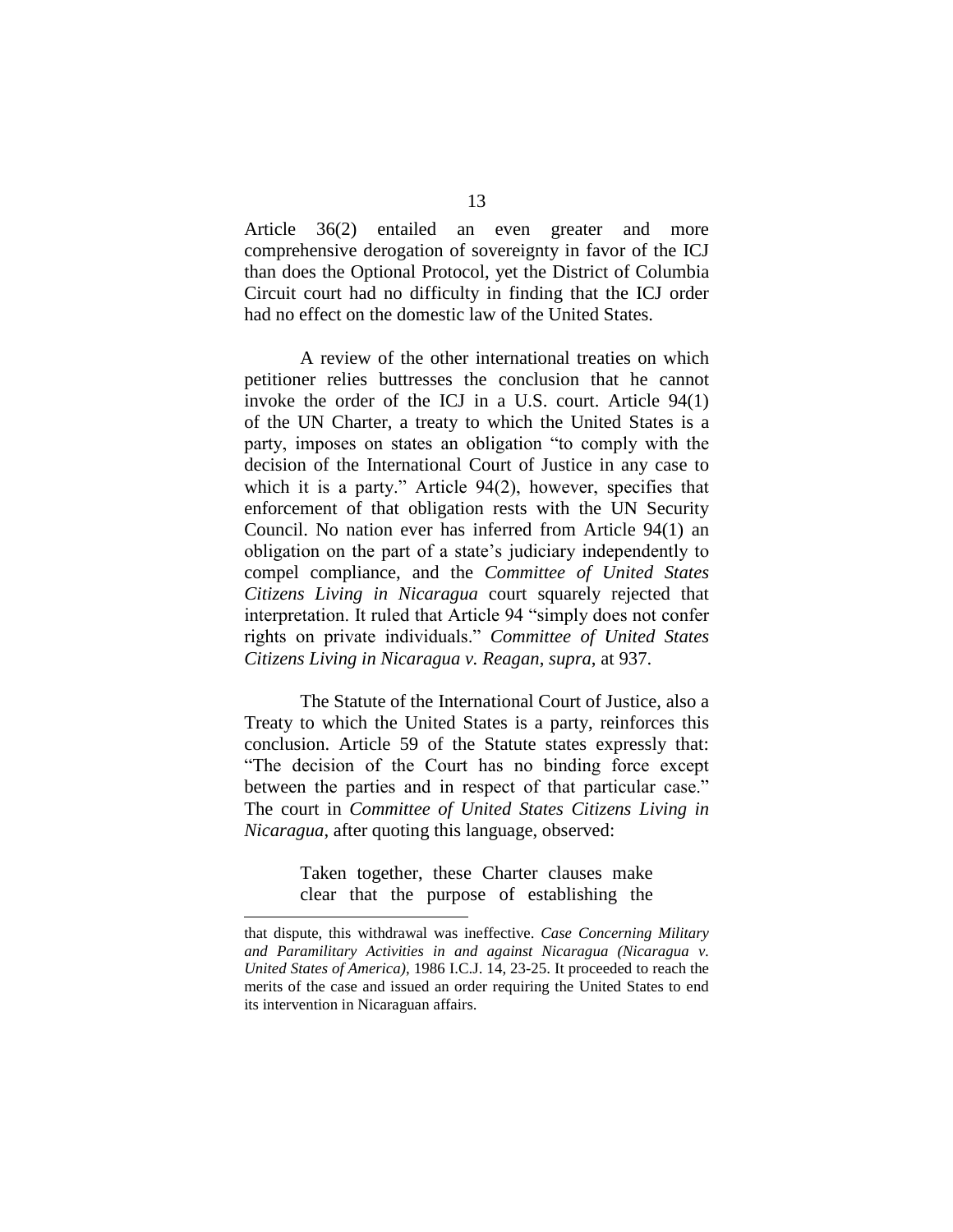ICJ was to resolve disputes *between national governments*. We find in these clauses no intent to vest citizens who reside in a U.N. member nation with authority to enforce an ICJ decision against their own government.

Id. at 938 (citations omitted).

It is immaterial that here petitioner seeks to assert rights under the Vienna Convention against a state of which he is not a subject, rather than rights under general and customary international law against his own government, or that the ICJ order in *Avena* referred to petitioner, while the order in the *Nicaragua* dispute did not expressly incorporate the plaintiffs. Neither of these aspects of the case affects the holding of the District of Columbia Circuit court: Pursuant to UN Charter and the ICJ's Statute, the ICJ can bind only parties to a dispute. The Optional Protocol does not alter, but rather confirms, this result. Under that treaty, Texas and petitioner were not, and could not be, parties to an ICJ proceeding.

The fundamental character of ICJ dispute resolution as an exclusively interstate proceeding does not mean that individuals may derive nothing of significance from the outcome of an ICJ decision, or that compliance with a state's obligations, as determined by the ICJ, has nothing to do with how that state treats particular individuals. Rather, Article I of the Optional Protocol, like Article 94 of the UN Charter and Article 59 of the Statute of the International Court of Justice, reflects the traditional and widely recognized distinction between the rights and obligations of states in relation to each other, the traditional subject of international law, and the legal mechanisms through which a state acts in response to its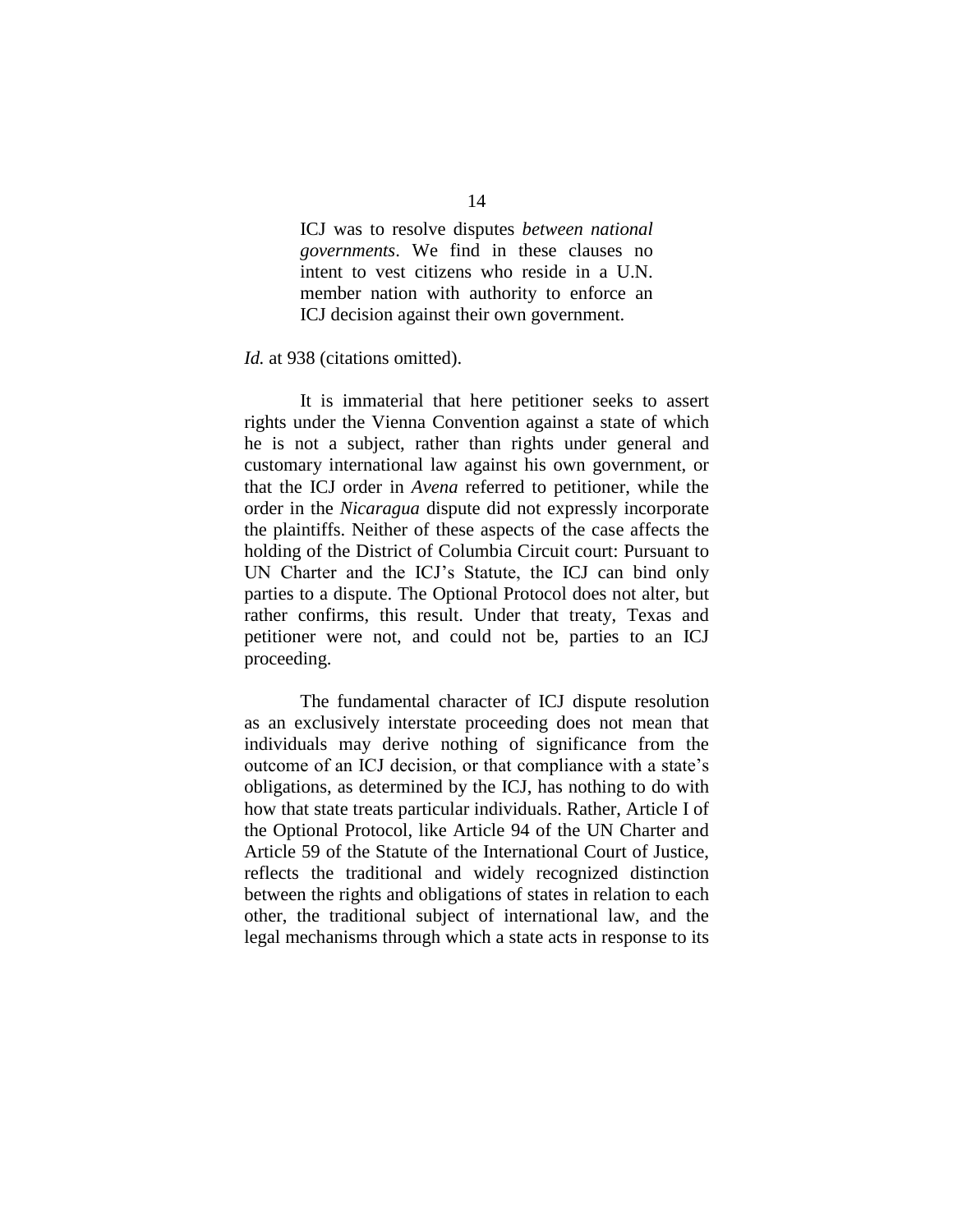international obligations, which is ultimately a question of domestic law. The ICJ has jurisdiction to determine that the United States is responsible under international law for the treatment of petitioner. It is up to U.S. law, however, to determine which level and branch of government has the authority to take steps to bring the United States into compliance with its obligations to Mexico. And nothing in U.S. law assigns that authority to the judiciary.

The limited scope of ICJ orders in the domestic legal order of the United States is far from atypical. We are unaware of any international instrument establishing a tribunal's compulsory jurisdiction that ever has sufficed in and of itself to make that tribunal's orders binding on U.S. courts. Rather, some additional act of the political branches, typically a separate statutory enactment, always has been a prerequisite to giving an international tribunal the authority to determine rights and duties in a manner that can bind the courts of the United States.

Consider the case of investment disputes covered by Chapter 11 of the North American Free Trade Agreement, Dec. 17, 1992, H.R. Doc. 103-159 (1993), 32 I.L.M. 605 (1992) (NAFTA). That agreement expressly incorporates the Convention on the Settlement of Investment Disputes Between States and Nationals of Other States, Mar. 18, 1965, 17 U.S.T. 1270, T.I.A.S. No. 6090, 575 U.N.T.S. 159 (ICSID Convention), a treaty to which the United States is a party. See NAFTA Articles 1120, 1136, 1139. With respect to the ICSID Convention, Congress enacted 22 U.S.C. §§ 1650, 1650a to enable U.S. courts to enforce arbitral awards against states, including the United States. It is these statutory provisions that enable a U.S. court to order enforcement of an arbitral award based on NAFTA's investor protection obligations, and not any provision in NAFTA or the ICSID Convention itself. Also noteworthy is 19 U.S.C. § 1516a,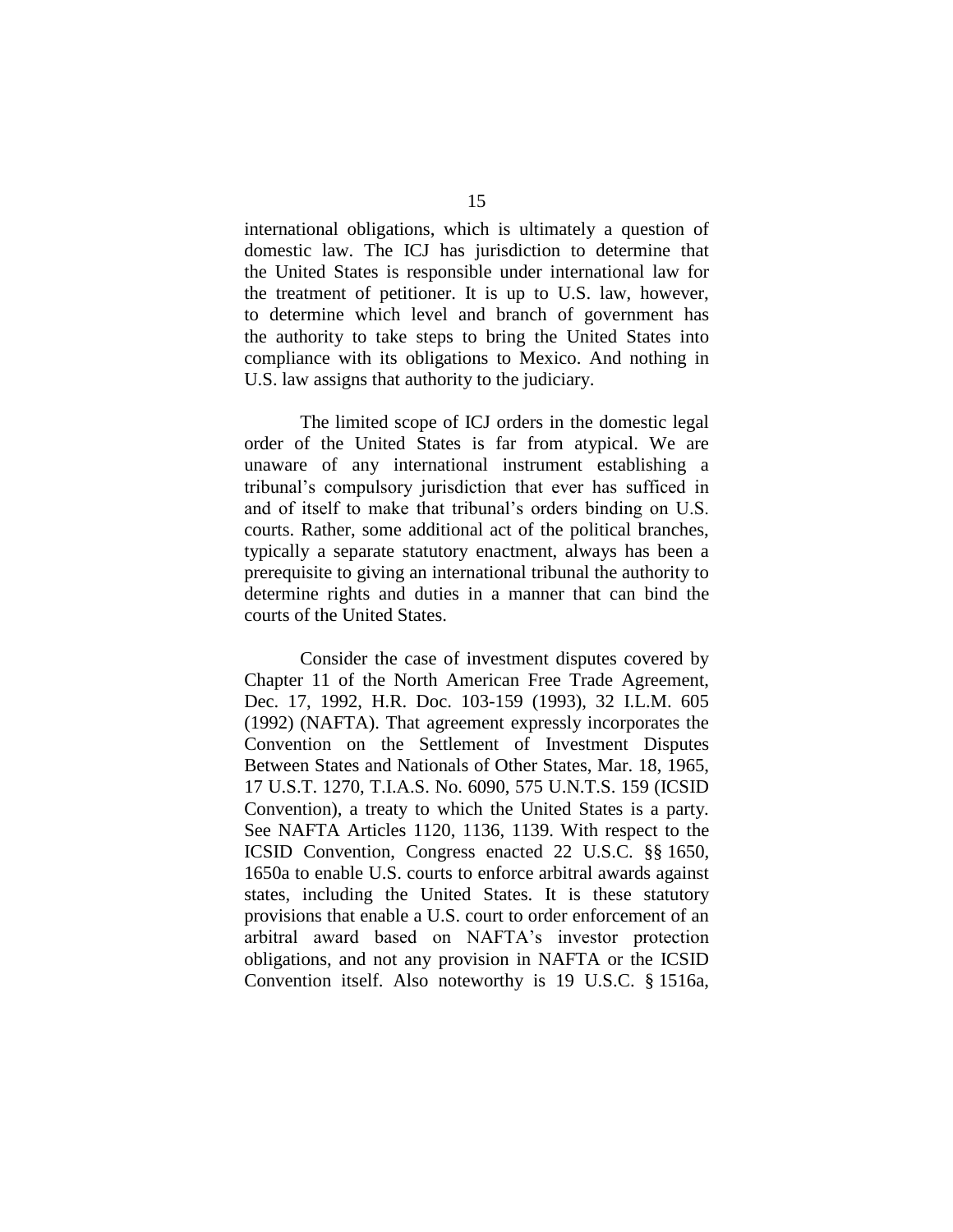which recognizes the authority of the international tribunals stipulated by NAFTA to hear appeals from certain customs determinations by U.S. administrative authorities. Each of these instances illustrates the well entrenched pattern of U.S. law: Additional legislation is a prerequisite to judicial enforcement of the orders of an international tribunal, even after the United States has consented to that tribunal's jurisdiction.

This pattern is, if anything, even clearer with respect to dispute resolution under the auspices the World Trade Organization (WTO). In approving the Uruguay Round Trade Agreements, April 15, 1994, 1868 U.N.T.S. 3, H.R. Doc. 103-316 (1994), Congress provided for the exclusive authority of the Executive Branch to enforce WTO rules, including the decisions of that organization's dispute resolution body. This legislation used identical language to that approving NAFTA. In both instances, Congress explicitly forbade the judiciary from invalidating any federal or State law on the basis of the international agreement in question, except in a lawsuit brought by the United States. North American Free Trade Agreement Implementation Act of 1993, § 102(b)(2) (codified at 19 U.S.C. § 3312(b)(2)); Uruguay Round Agreements Act of 1994, § 102(b)(2) (codified at 19 U.S.C. § 3512(b)(2)).

Nor is dispute resolution under these trade agreements *sui generis*. The United State consistently has adopted separate legislative authorization for any domestic judicial enforcement power resulting from acceptance of international adjudication. For example, on numerous occasions throughout our history, the United States entered into international agreements to settle disputes over injuries suffered by individuals. Often the agreement authorized a tribunal of some sort to determine liability and damages, after which one state would make a payment to the other. Since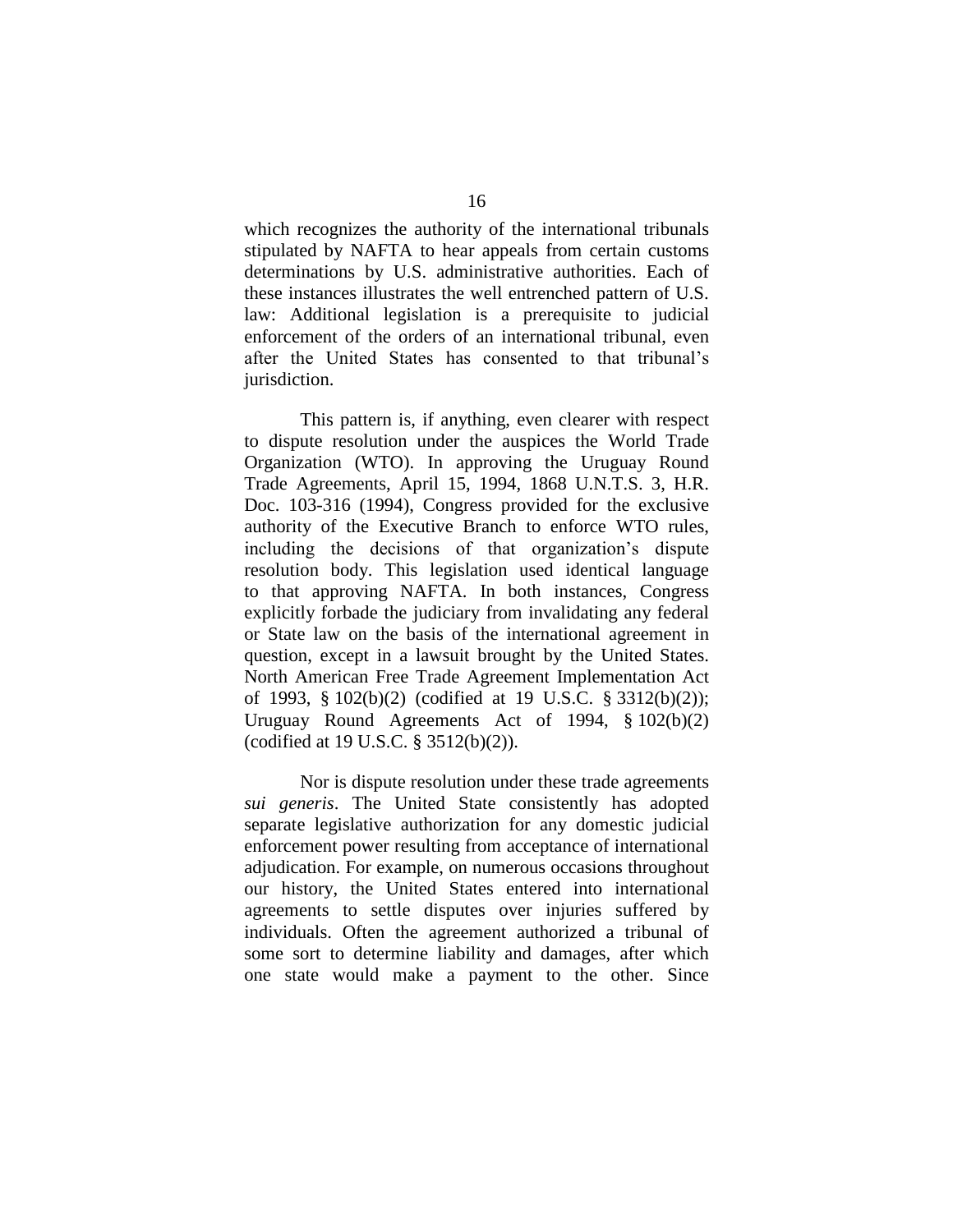1863, federal statutory law has made the practice of separate legislative authority for domestic judicial enforcement explicit by forbidding the U.S. courts from issuing money judgments against the United States based solely on an international tribunal's decision:

> Except as otherwise provided by Act of Congress, the United States Court of Federal Claims shall not have jurisdiction of any claim against the United States growing out of or dependent upon any treaty entered into with foreign nations.

#### 28 U.S.C. § 1502.

This Court consistently has adhered to § 1502 while reaffirming the general principle that, as to the federal judiciary, the decisions of international tribunals affect only sovereign rights and not the legally enforceable interests of individuals. *See*, *e.g.*, *La Abra Silver Mining Co. v. United States*, 175 U.S. 423 (1899) (claim derived from Convention Between Mexico and the United States of 1868 subject to judicial consideration only pursuant to 1892 statute); *United States* v. *Blaine*, 139 U. S. 306, 323 (1891) (same Convention: "The government assumed the responsibility of presenting his claim, and made it its own in seeking redress in respect to it."); *United States v. Weld*, 127 U.S. 51 (1888) (1871 Treaty of Washington); *Alling v. United States*, 114 U.S. 562 (1885) (1868 Mexico-United States Convention); *Great Western Insurance Co. v. United States*, 112 U.S. 193 (1884) (1871 Treaty of Washington); *Frelinghuysen* v. *Key*, 110 U. S. 63, 74 (1884) (1868 Mexico-United States Convention: "No nation treats with a citizen of another nation except through his government." $)$ .<sup>5</sup>

<sup>5</sup> The Brief *Amicus Curiae* of the Government of the United Mexican States in Support of Petitioner, at 4-11, refers to NAFTA and the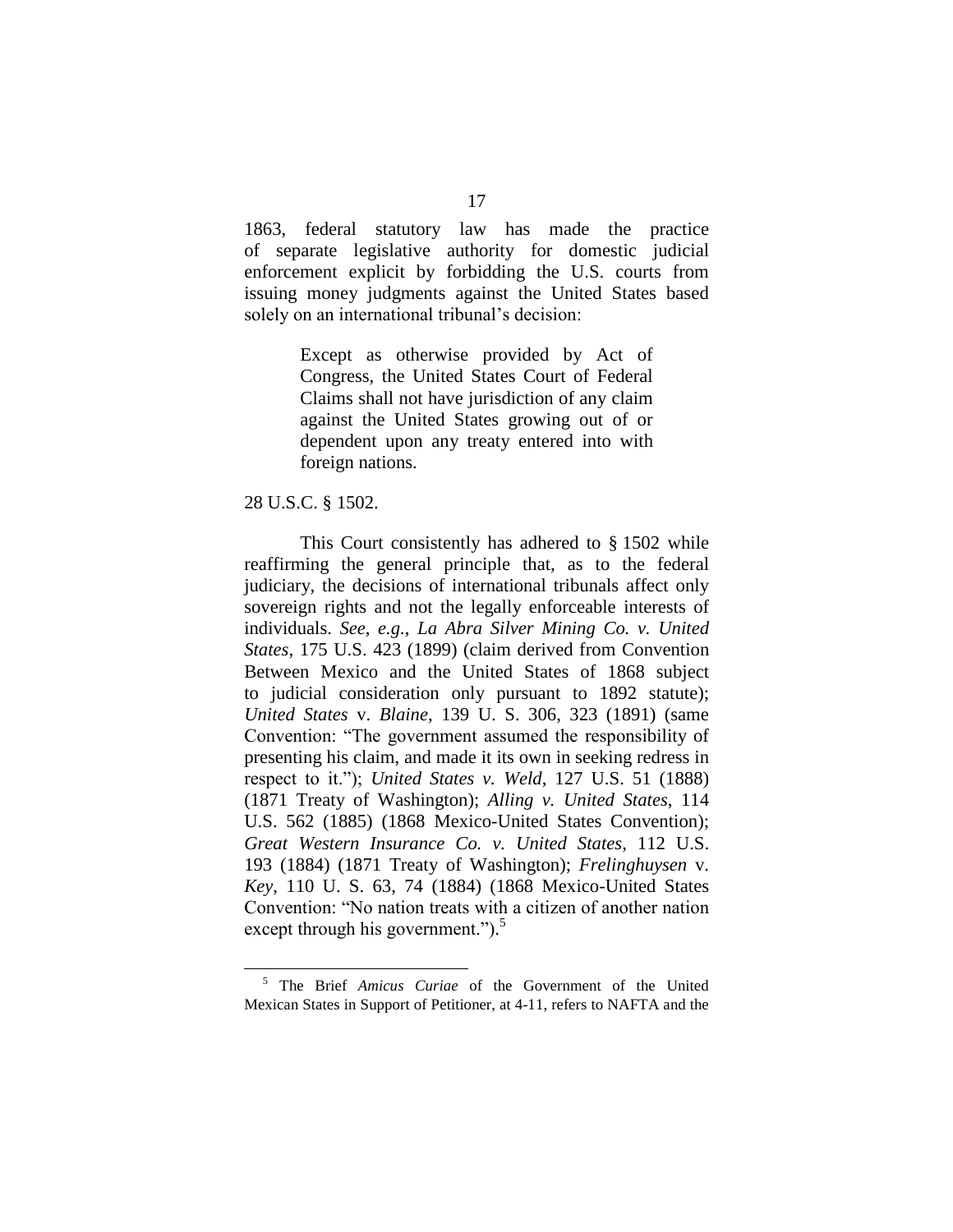Contemporary cases confirm this understanding of the relationship between international claims settlement and domestic law. In particular, *Dames & Moore v. Regan*, 453 U.S. 654 (1981), recognized that the legal basis for establishing the Iranian claims settlement process, which entailed extinguishing the right to bring lawsuits in the United States and instead relegating claimants to an international tribunal, comprised Treasury Regulations issued pursuant to statutory authority and the President's Article II powers to conduct foreign relations, and not the agreement between the two states itself. Cf. *Dames & Moore v. Regan* at 689-90 (indicating that any subsequent takings claims for losses caused by extinction of lawsuits would not be derived from the international agreement). Subsequent cases have confirmed that the Treasury Regulations, and not the terms of the international agreement, determine the legal basis of claims related to the Iranian dispute. *Islamic Republic of Iran v. Boeing Co.*, 771 F.2d 1279 (9th Cir. 1985); *Electronic Datas Systems Corp. Iran v. Social Security Org.*, 651 F.2d 1007 (5th Cir. 1981).<sup>6</sup>

Convention that was the subject of the Court's decisions in the above cases as examples of binding dispute resolution. It fails to note, however, that none of the cited instances involved an international agreement that of its own force produced direct effects in the domestic legal order of the United States.

<sup>6</sup> Similarly, U.S. judicial enforcement of international arbitral awards produced in accordance with the United Nations Convention on the Recognition and Enforcement of Foreign Arbitral Awards, June 10, 1958, 21 U.S.T. 2517, T.I.A.S. No. 6997, a treaty to which the United States is a party, rests on separate legislation, specifically 9 U.S.C. §§ 201-07. This legislation limits the scope of the U.S. obligations to arbitrations of a commercial nature and provides expressly that only parties to an arbitration to which the Convention applies can invoke this enforcement power. *Id.* §§ 202, 207.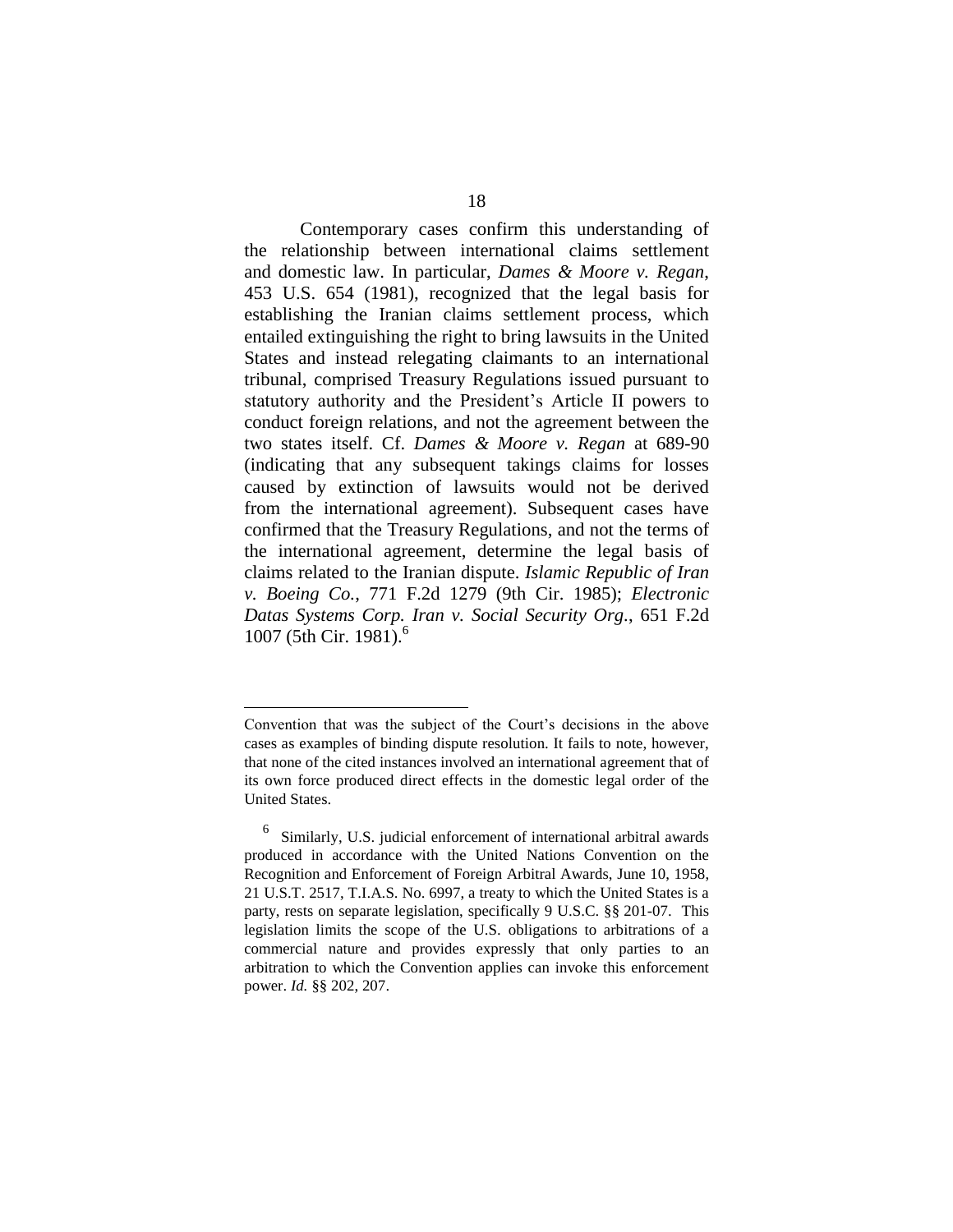Were this Court, by interpreting the Optional Protocol as selfexecuting, to depart from two centuries of consistent practice and widely held assumptions about the relationship of domestic law to international tribunals, it then would face substantial constitutional questions. In the context of this case, involving a state's administration of its criminal justice process, the interposition of an international tribunal's authority would raise novel issues about the limits of our federalism, the requirements of Article III, and the constitutional separation of powers. This Court consistently has recognized and safeguarded the primacy of the States' role in the administration of criminal justice, *e.g.*, *United States v. Morrison*, 529 U.S. 598, 618 (2000); *United States v. Lopez*, 514 U.S. 549, 561 (1995). The Court also has understood Article III as protecting the judicial department from interference by the other departments. *Plaut v. Spendthrift Farm, Inc.*, 514 U.S. 211 (1995). It would be remarkable, to say the least, to hold simultaneously that a particular legal instrument constituted federal law subject to adjudication, but that this Court lacked the ultimate authority to determine what it means. Cf. *Marbury v. Madison*, 5 U.S.  $(1$  Cranch) 137, 177 (1803) ("It is emphatically the province and duty of the judicial department to say what the law is."). Transgression of these constitutional principles would be problematic, even if brought about by a treaty rather than a statute adopted by both Houses of Congress. *Reid v. Covert*, 354 U.S. 1, 16 (1957) (plurality opinion) ("The obvious and decisive answer to this, of course, is that no agreement with a foreign nation can confer power on the Congress, or on any other branch of Government, which is free from the restraints of the Constitution.").

Due to the unprecedented nature of petitioner's argument, no court has had to confront these constitutional questions. The scholarly literature, although necessarily speculative, suggests that the issues are grave and significant.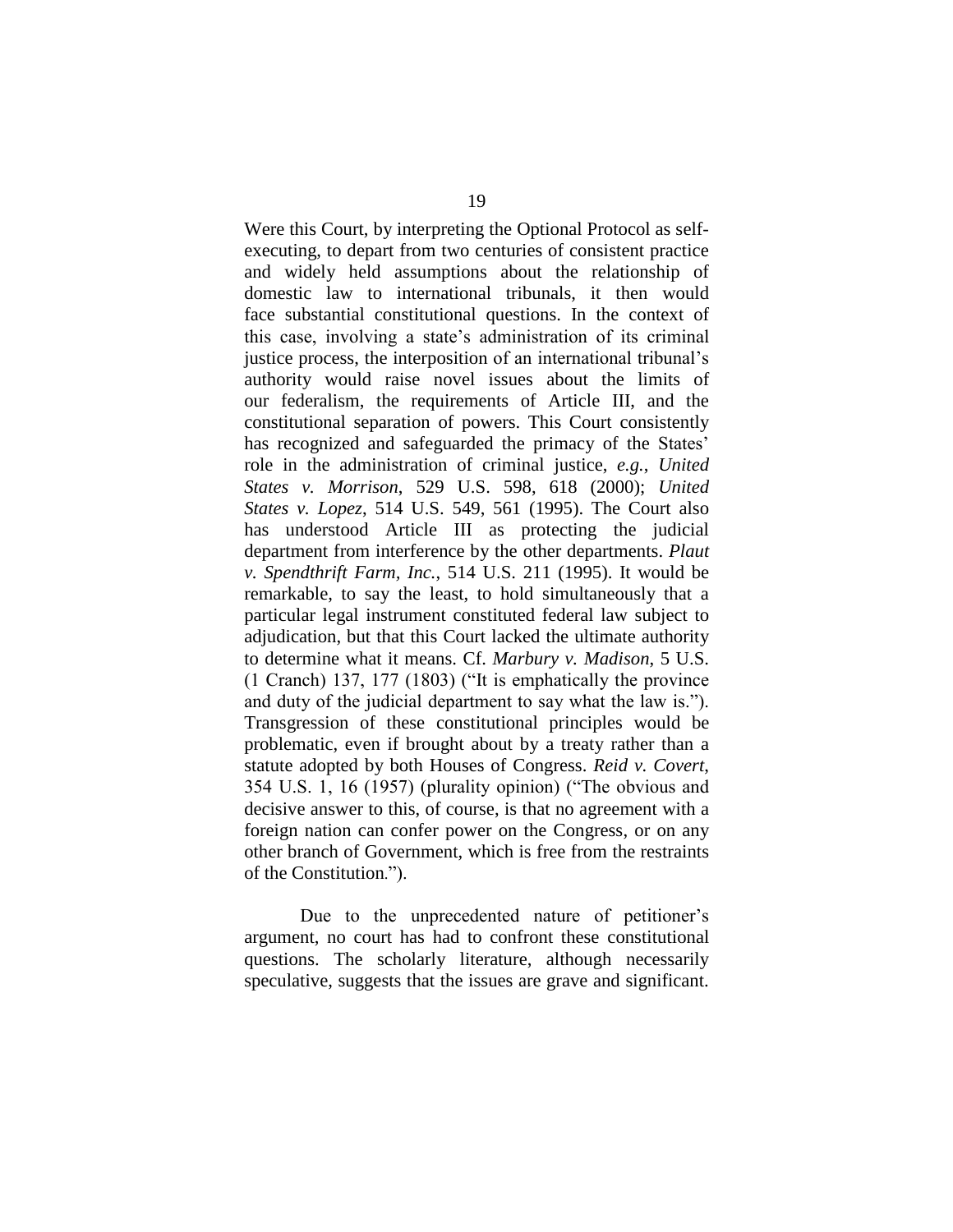See, *e.g.*, Curtis A. Bradley, *International Delegations, the Structural Constitution, and Non-Self-Execution*, 55 STAN. L. REV. 1557, 1567-80 (2003) (discussing separation of powers and Article III problems raised by self-executing ICJ judgments); Jim C. Chen, *Appointments with Disaster: The Unconstitutionality of Binational Arbitral Review under the United States-Canada Free Trade Agreement*, 49 WASH. & LEE L. REV. 1455 (1992); Julian G. Ku, *The State of New York Does Exist: How the States Control Compliance with International Law*, 82 N.C. L. REV. 457, 510-521 (2004) (discussing federalism problems of self-executing ICJ judgments); A. Mark Weisburd, *International Courts and American Courts*, 21 MICH. J. INT'L L. 877, 891-900 (2000) (discussing Article III problems with self-executing ICJ judgments). The general policy of avoidance of difficult and significant constitutional questions should provide this Court with a further reason for not giving the Optional Protocol a gloss that neither the plain language of the treaties nor the longstanding understanding of their meaning supports.

**III. Neither comity nor the need for uniformity in treaty interpretation justifies a federal judicial order requiring Texas to provide a hearing on** petitioner's Vienna Convention claim. No other **country has understood the Vienna Convention as obligating its courts to implementthe ICJ's interpretation of the Vienna Convention. It is not generally the practice of other countries to interpret their treaty commitments as delegating to international bodies the authority to render judgments in particular disputes that will have direct effect in domestic law, especially as to persons who do not have standing to participate in** such bodies' proceedings.

Petitioner argues that even if the orders of the ICJ do not have direct effect in U.S. law so that a U.S. court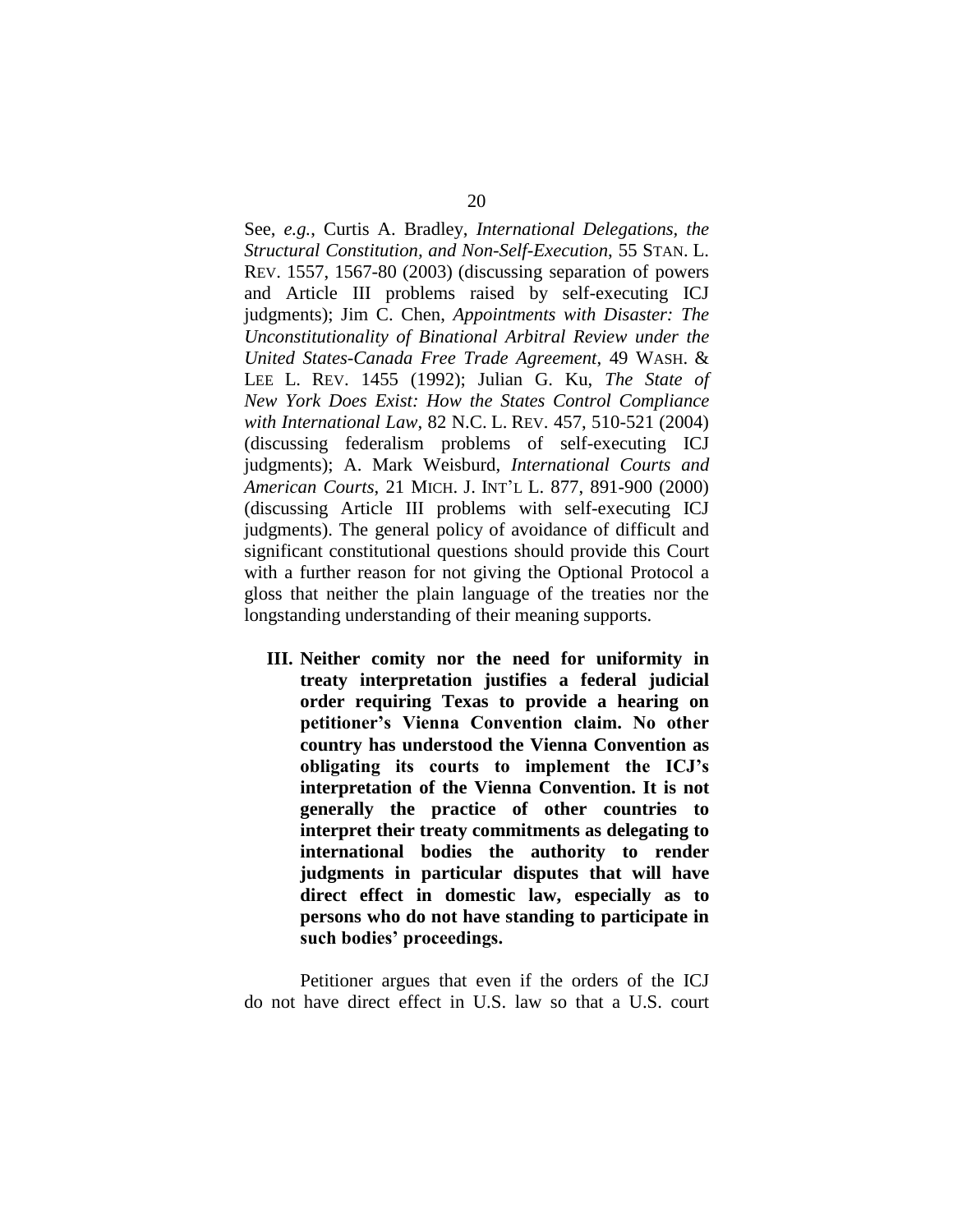must enforce them, the judiciary nonetheless should offer enforcement in a spirit of "comity" with the ICJ and support for uniform treaty interpretation. Brief for Petitioner at 45-50. These arguments are misconceived at several levels.

First, the doctrine of comity, which has its origins in the Treaty of Westphalia and the concepts of sovereign power that the settlement of the Thirty Years War established, applies to sovereigns, not to international bodies that themselves are the product of international agreements. *Hilton v. Guyot*, 159 U.S. 113, 164 (1895), clearly states that comity constitutes "the recognition which one nation allows within its territory to the legislative, executive, or judicial acts of another *nation*." (emphasis added). This distinction is not a mere formality: International law rests on the choices and behavior of states. An international organization is the creature of international law, and has only so much authority as the instrument that establishes it specifies. Extending the authority of an international body through common law doctrines such as comity circumvents, rather than reinforces, the choices made in the body's foundational instrument.

Second, even if the comity doctrine were applicable here, the policy judgments on which it rests must give way in the face of well established and widely accepted domestic policy. This Court has reaffirmed the necessity of neutral procedural rules to ensure the timely consideration of all legal rights of a criminal accused. It has observed on many occasions that its upholding of State procedural-default rules reflects a respect for "finality, comity, and the orderly administration of justice." *Dretke v. Haley*, 541 U.S. 386, ... 124 S. Ct. 1847, 1849 (2004). See *Coleman* v. *Thompson,* 501 U.S. 722, 726 (1991); *McCleskey* v. *Zant,* 499 U.S. 467, 493 (1991). There has been no claim here that the rules applied by Texas to determine whether petitioner forfeited his claim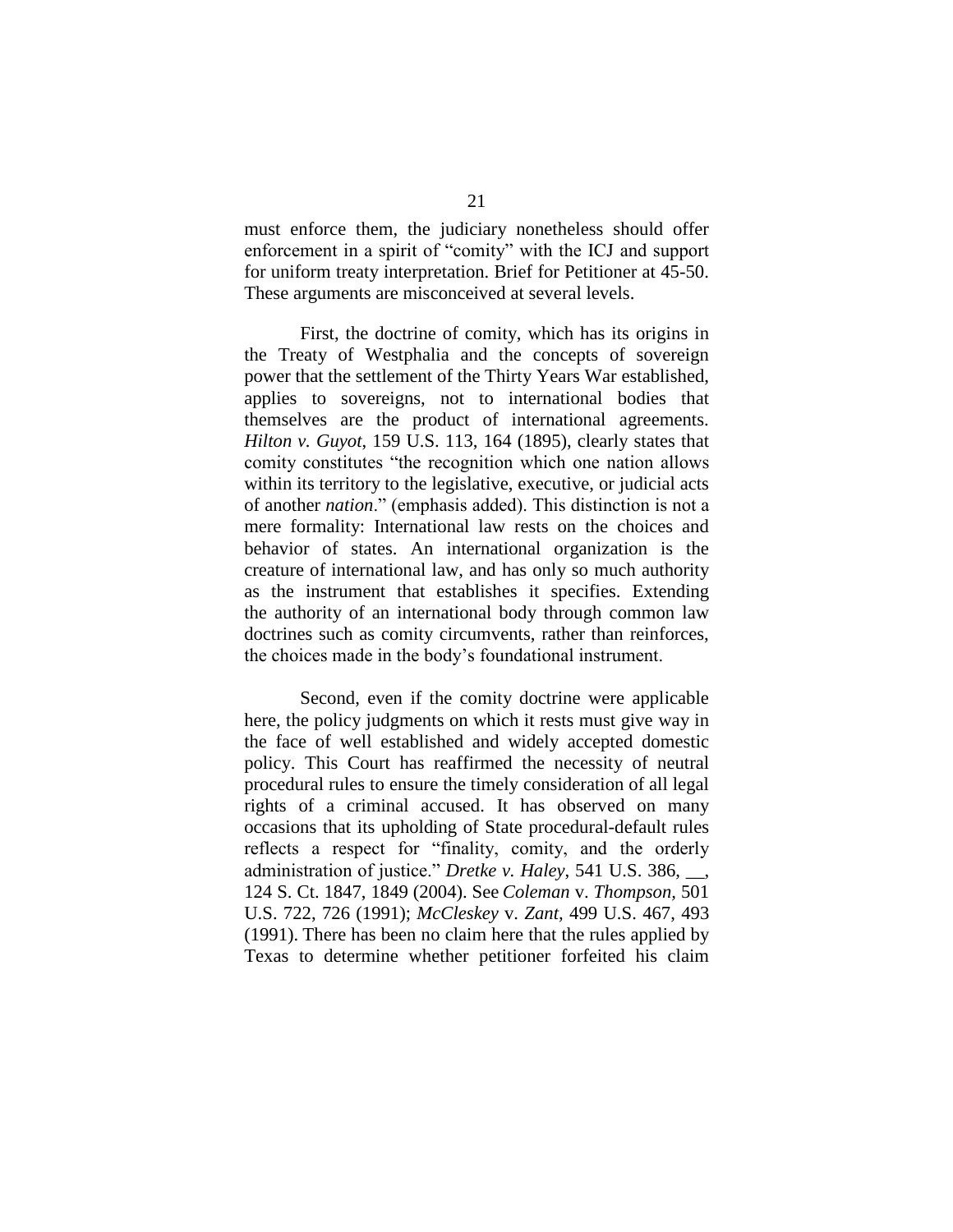under the Vienna Convention represent any kind of hostility to, or subversion of, any federally protected interest, whether derived from the Constitution or other federal law. Allowing the desire to show proper respect to the ICJ to outweigh the authority of Texas to develop and apply neutral procedural rules would constitute an unprecedented sacrifice of crucial local interests to an inchoate and ultimately unfounded international concern. As we noted above, the implications of such a decision would include requiring the federal courts to review many thousands of criminal convictions based on claims of Vienna Convention violations and providing persons from Vienna Convention countries accused of a crime with a remarkable weapon for strategic use of these claims.

Neither does this case present any issue about uniform treaty interpretation.<sup>7</sup> A conclusion that the political branches of the United States, and not the judiciary, have the

<sup>7</sup> The Brief of Former United States Diplomats as *Amici Curiae* in Support of Petitioner, at 26 n. 55, suggests the relevance of an analogy between the deference federal courts typically give to agency interpretations of their authorizing statutes, see *Chevron USA Inc. v. NRDC, Inc.*, 467 U.S. 837 (1984), and the interpretation that the International Court of Justice has given to a treaty. One should note first that the source cited in the footnote refers to deference given to the views of other signatories, not to the views of international tribunals established by such treaties. Second, *Amici*'s argument confuses the questions of, on the one hand, interpreting the meaning of a treaty and the international obligations it imposes, and, on the other hand, determining how, under its domestic law, a state should implement its international law obligation. This case involves only the latter question, and on this issue neither the views of the ICJ or those of signatories to the Vienna Convention deserve any deference. If any governmental actor merits *Chevron* deference on the question of how the United States should implement its international obligations, it is the President, who under Article II has responsibility for conducting the foreign relations of the United States. Curtis A. Bradley, *Chevron Deference and Foreign Affairs*, 86 VA. L. REV. 649 (2000).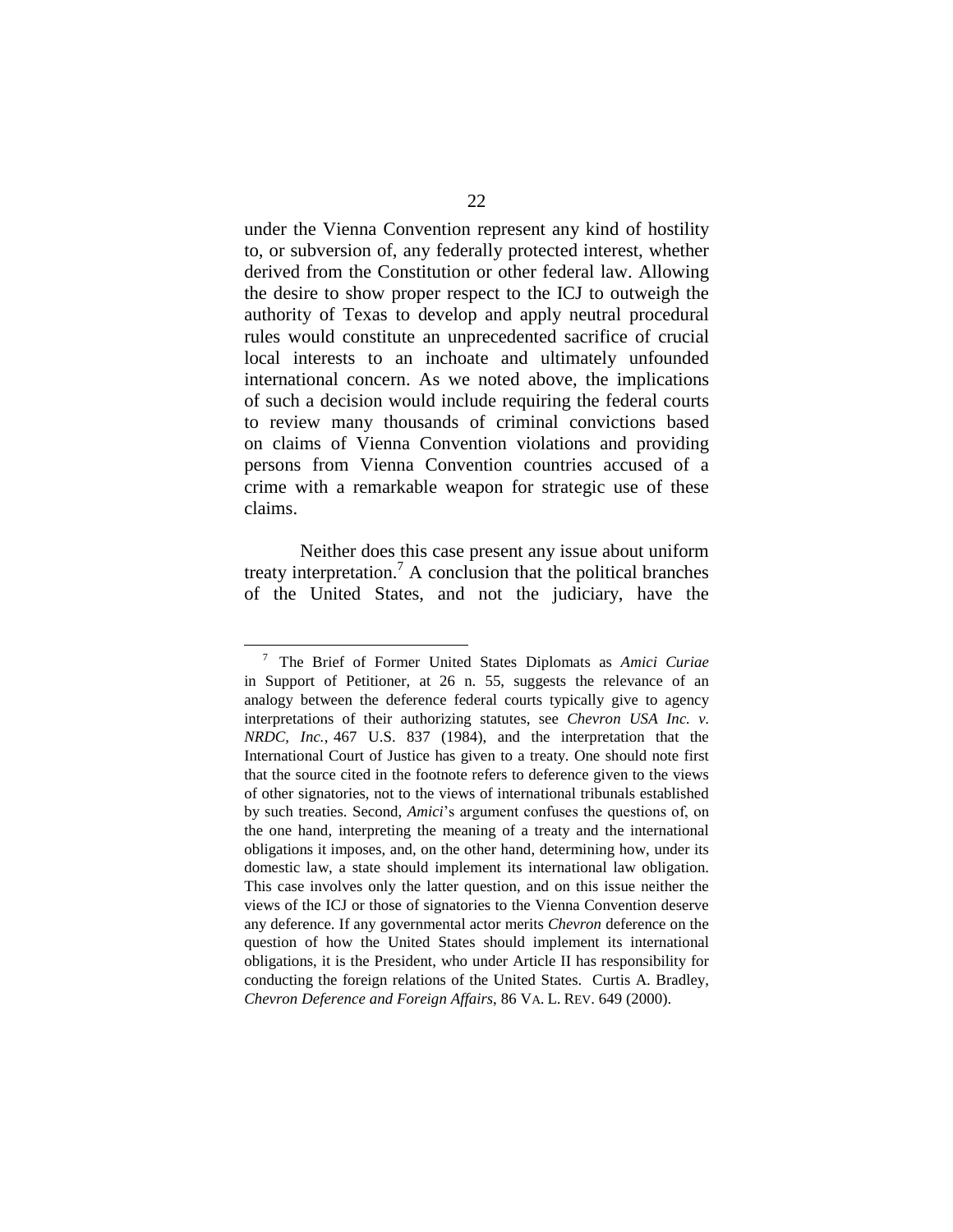responsibility of determining how the United States will meet its obligations under the Vienna Convention in no way conflicts with the ICJ's interpretation of that Convention. To the contrary, the *Avena* decision determined only the content of the obligations imposed by the Convention, and not the process by which the United States can choose to bring itself into compliance with those obligations. The affirmance by this Court of the decision of the court below will not interfere in any way with the power of the President and Congress to pursue measures to satisfy Mexico's interests, as determined by the *Avena* decision.

Were this Court to regard the *Avena* decision as obligating the judiciary of the United States, and not the political branches, to implement the Vienna Convention, it would depart from, rather than reinforce, generally accepted international understandings about the relationship between international obligations and domestic law. Other countries do not normally interpret a treaty acceding to the jurisdiction of an international tribunal as imposing on domestic courts the responsibility for enforcing the orders of such tribunals. The only significant exception to this principle is the case of the judicial bodies of the European Community. But the European Community constitutes a *sui generis* attempt to create an extensive legal regime embracing the member states, not a template for general international law. And even the European Court of Justice, the principal judicial body of the European Community, has rejected the possibility that it could act as an enforcing agent for any other international tribunal.

Considering first the International Court of Justice, our research has turned up no instance where a nation has clearly embraced the principle of direct enforcement of ICJ orders. The universal practice is to regard ICJ decisions as important evidence of the content of international law in cases where such law is relevant to a matter otherwise before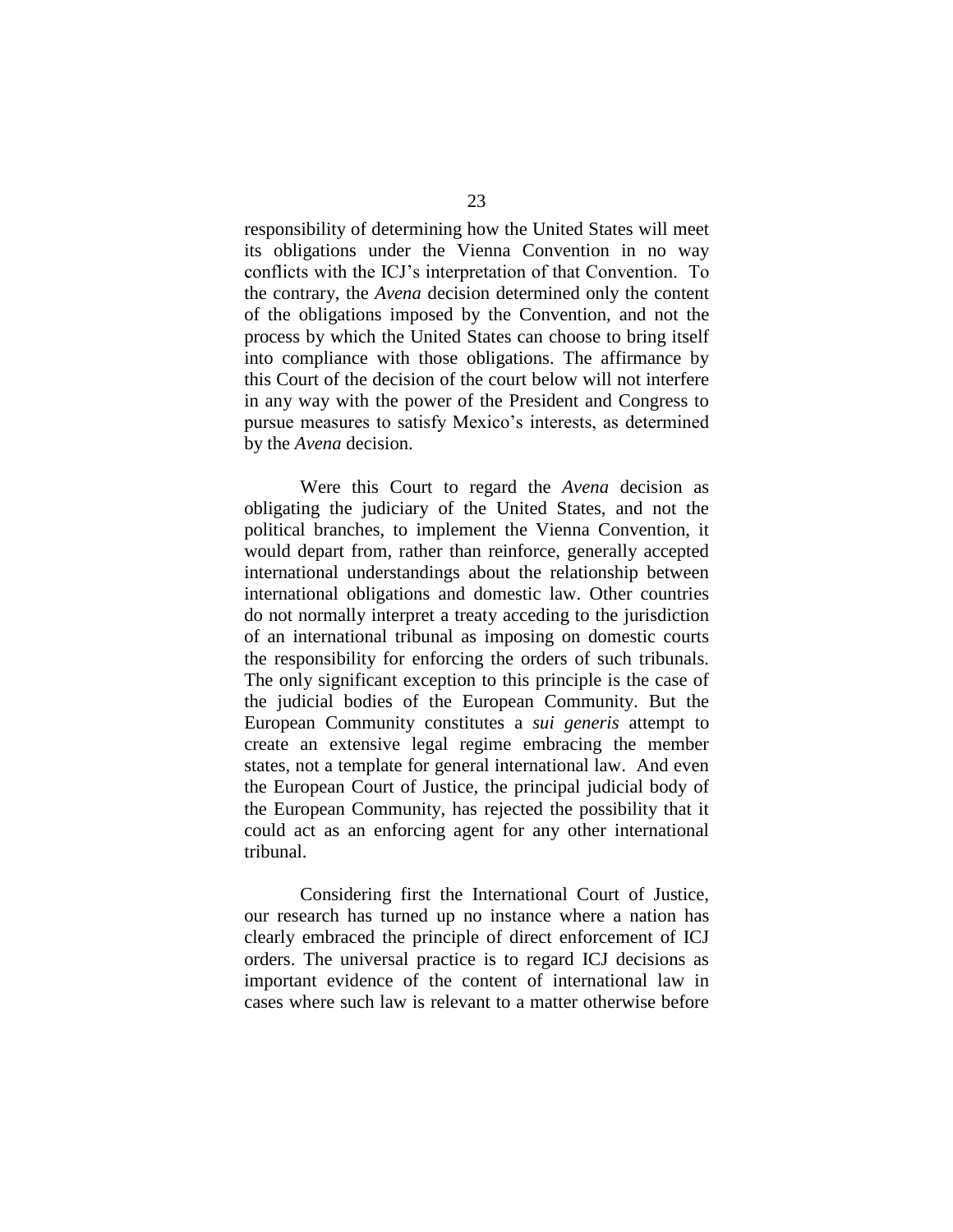a national court, but not as independent grounds for a national court's authority. Nations understand that their legislatures and governments, not their judiciaries, have the primary responsibility for bringing themselves into compliance with ICJ orders. We are unaware of any instance, and petitioner and the various *amici* in support of petitioner cite to no instance, where another state through a court decision has mandated the direct enforcement of an ICJ order.<sup>8</sup> For a comprehensive review of foreign judicial decisions rejecting direct enforcement of ICJ decisions, see A. Mark Weisburd, *International Courts and American Courts*, *supra*, at 886-87.

European practice regarding the European Court of Human Rights also is instructive. This international tribunal oversees compliance with the European Convention for the Protection of Human Rights and Fundamental Freedoms, Nov. 4, 1950, 213 U.N.T.S. 221, a treaty with 45 parties that

<sup>8</sup> The Brief of International Law Experts as *Amicus Curiae* in Support of Petitioner, at 25, cites the dismissal of an arrest warrant by a Belgian court as an instance of a national court enforcing an order of the ICJ. A review of the press account cited as the source of this claim, however, reveals that the Belgian judges did *not* base their decision on the order of the ICJ. According to the press account:

They based their judgment on an article of the Code of Criminal Procedure of 1878, which stipulates that cases against foreigners relating to offences committed abroad can only be tried if the foreign national in question is on Belgian soil at the time the case is brought.

*War Crimes Case Against Former ForeignMinister"Inadmissible,"* AFRICA NEWS, Apr. 17, 2002, *available in* LEXIS, News Library, Allnws File. For independent confirmation of the accuracy of the press report, and of the inaccuracy of the Brief of International Law Experts, see Constanze Schulte, COMPLIANCE WITH DECISIONS OF THE INTERNATIONAL COURT OF JUSTICE 270 (2004).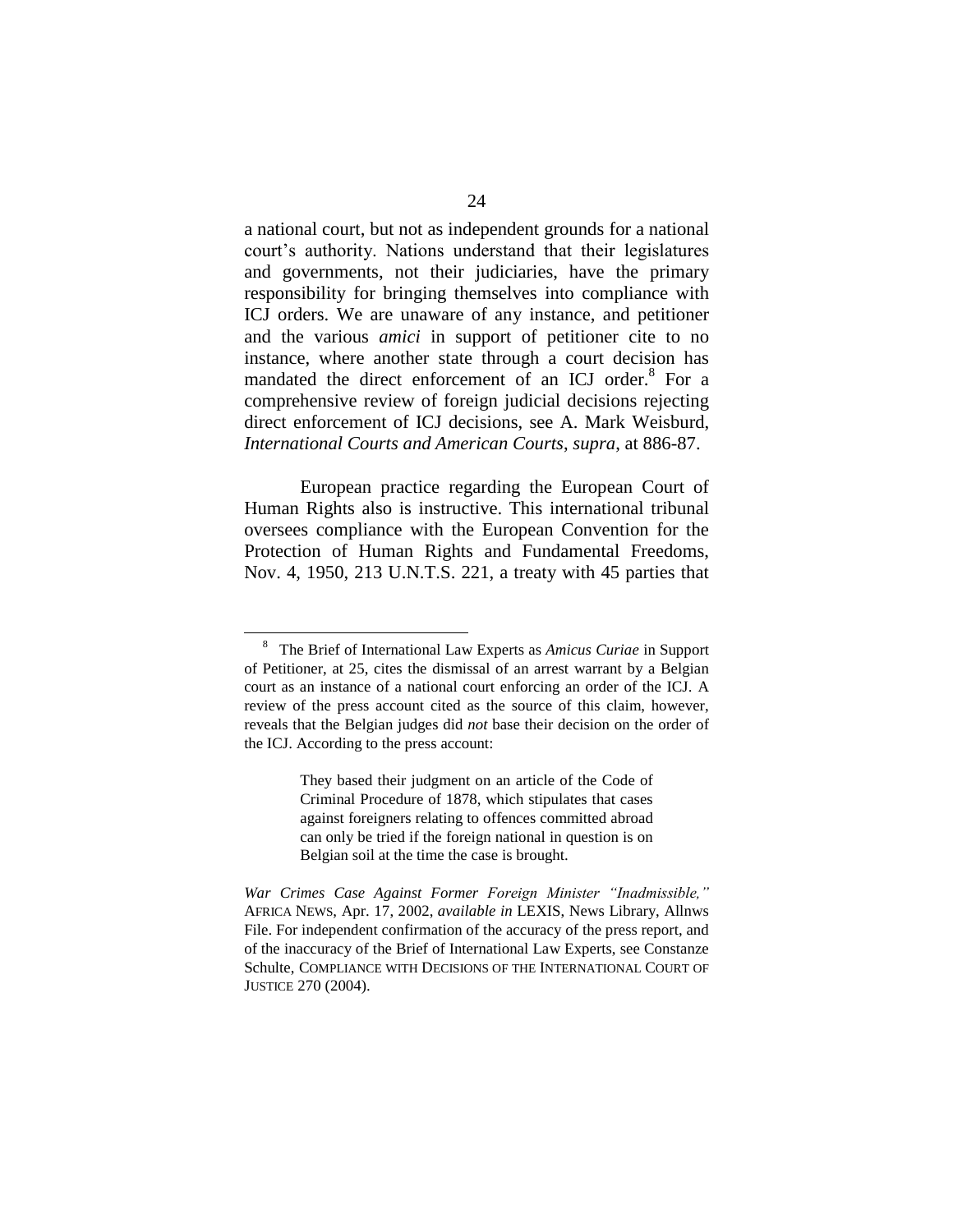protects basic human rights in the covered countries. Since 1998, individuals have had the right to bring a case directly to the European Court of Human Rights. But enforcement of its judgments, including orders for compensation, depends entirely on national law, not the Convention itself. In the United Kingdom, for example, it is the Human Rights Act 1998, ch. 42 (Eng.), that provides the legal basis for domestic enforcement of the Convention. For a recent discussion of the relationship between the Convention and British law, see *A v. Secretary of State*, 2004 UKHL ¶ 42 (H.L. 2004). Even European nations whose constitutions subordinate domestic legislation to international law, such as Germany, Italy, and the Netherlands, do not give direct effect to the judgments of the European Court of Human Rights. For a thorough discussion of practice in these countries, see THE EXECUTION OF STRASBOURG AND GERMAN HUMAN RIGHTS DECISIONS IN THE NATIONAL LEGAL ORDER (Tom Barkhuysen et al. eds. 1999).

The European Union (EU) and the European Community (EC), the EU's principal institutional structure, rest on treaties which, in the case of the European Community, create judicial bodies. The parties to these treaties do regard the decisions of the judicial bodies of the European Community, namely the European Court of Justice (ECJ) and the ECJ's Court of First Instance, as generally having direct effect in their domestic legal order. See, *e.g.*, *Regina v. Secretary of State for Transport ex parte Factortame Ltd.*, [1991] 1 All E.R. 70 (H.L.). But cf. *Brunner v. The European Union Treaty*, [1994] 1 C.M.L.R. 57 (German Federal Constitutional Court) (reserving right to review decisions of ECJ for compliance with German constitutional order). This outcome, however, results not from an abstract sense of obligation to comply with the orders of international tribunals, but rather because of explicit provisions in the treaty constituting the EC. Consolidated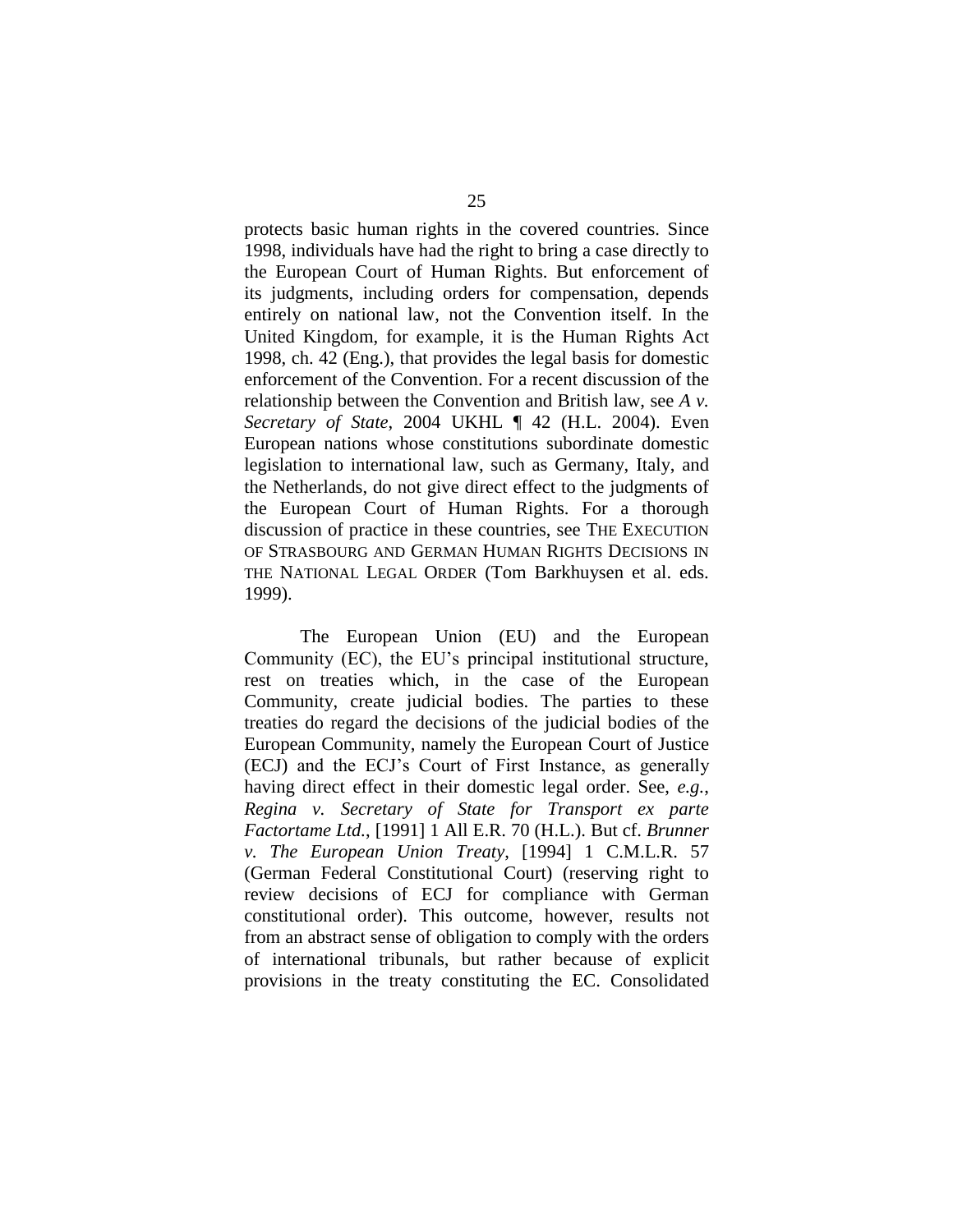Version of the Treaty Establishing the European Community, Dec. 24, 2002, O.J. (C 325) 33, Articles 228, 244, 256. These articles expressly impose on domestic courts the obligation to carry out the orders of the ECJ.

The direct enforcement of ECJ decisions by the member states does not represent a new approach generally to the domestic incorporation of the international law. The EC involves a distinctive, if not unique, level of extensive and intensive cooperation among the members. Direct enforcement of the ECJ's decisions facilitates that cooperation, much like the decisions of this Court promote the smooth workings of our federal union. Rather than serving as a new model of international adjudication, the ECJ's operates in relation to the legal system of the member states much as this Court does with respect to the legal systems of the several States.

In particular, the ECJ's approach to international law (the foundational treaties of the EU and the EC aside) closely resembles the traditional posture of this Court. Like this Court, the ECJ recognizes that the decisions of international tribunals are informative, but that treaty provisions obligating the EC to submit disputes to a tribunal do not mean that the decisions of those tribunals become part of EC law. In particular, the ECJ considers the decisions of the ICJ as evidence of the content of international law in cases where it must look to international law for a rule of decision, but it reserves solely for itself the authority to make a conclusive determination. See, *e.g.*, *A.Racke GmbH & Co. v. Hauptzollamt Mainz (Case C-162/96)*, 1998 E.C.R.I-3655; *Anklagemyndigheden v. Poulsen (Case C-286/90),* 1992 E.C.R. I-6019. One member of the ICJ has captured exactly the relationship between the two tribunals:

> The European Court, as we have seen, regards the provisions of customary international law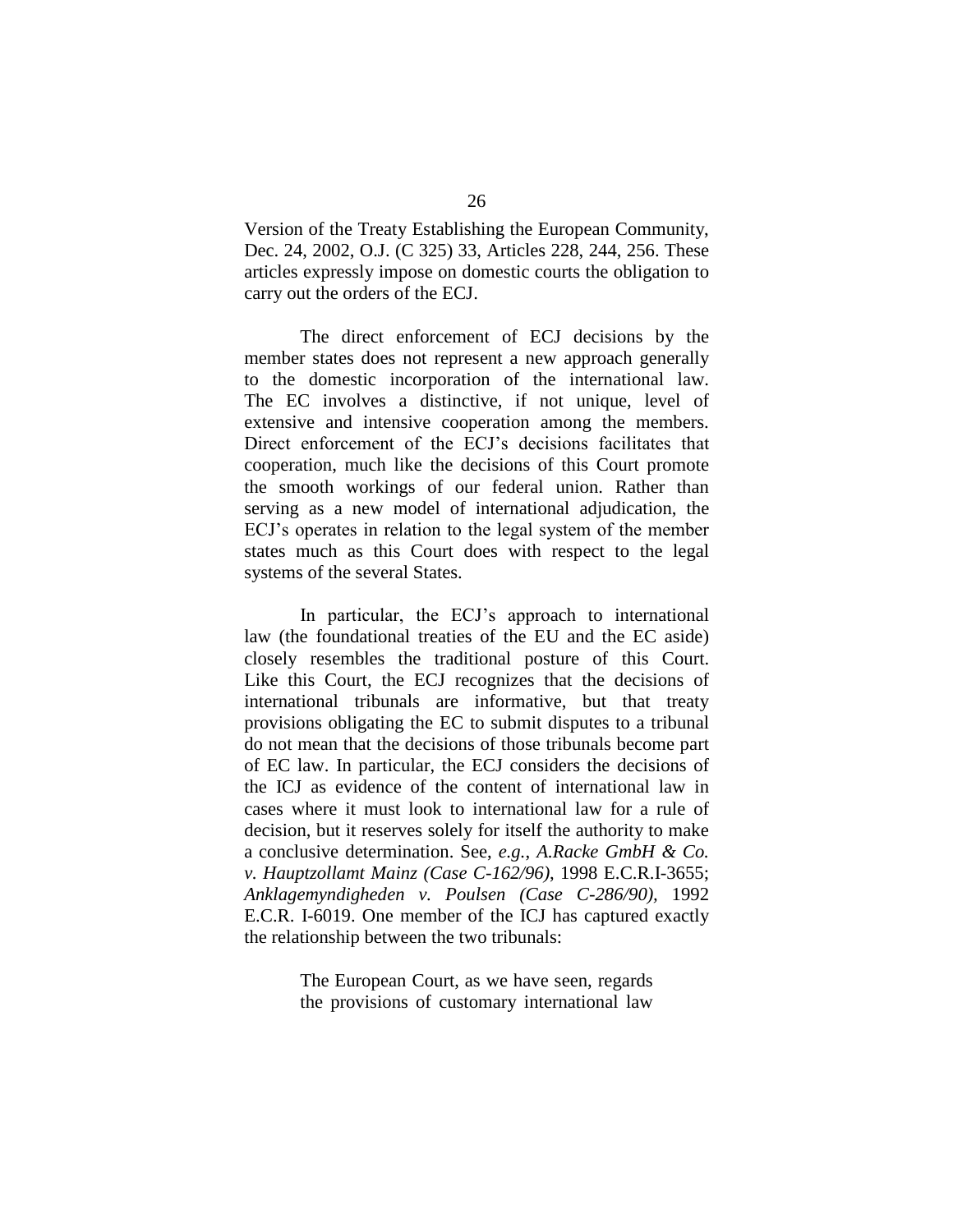as part of the legal order of the European Communities, and the International Court of Justice's findings as a useful short-route to identifying what customary international law on a given topic may be.

### Rosalyn Higgins, *The ICJ, the ECJ, and the Integrity of International Law*, 52 INT'L & COMP. L.Q. 1, 10 (2003).

That the decisions of other international tribunals, when interpreting treaty obligations that bind the EC, cannot directly become part of EC law is illustrated by several decisions. In *Chiquita Brands International v. Commission (Case T-19/01)*, 2005 E.C.R. II-\_\_\_, *available at http://curia.eu.int* (last visited February 21, 2005) (Court of First Instance), the court ruled that a U.S. firm injured by the EC's barriers to the importation of bananas, a legal regime that the WTO dispute settlement body deemed in violation of the Uruguay Round Agreements, had no rights under EC law. In another case, the ECJ ruled that the Treaty Establishing the European Community barred the EC from becoming a party to the European Convention on Human Rights, because such a step would transform both the Convention itself and the rulings of the European Court of Human Rights into EC law. *Accession by the Communities to the Convention for the Protection of Human Rights and Fundamental Freedoms (Opinion 2/94)*, 1996 E.C.R. I-1759. The clear implication of this somewhat terse opinion is that the Treaty as presently constituted would not permit another international tribunal, namely the European Court of Human Rights, to assume any portion of the ECJ's function of having the final say about all aspects of EC law.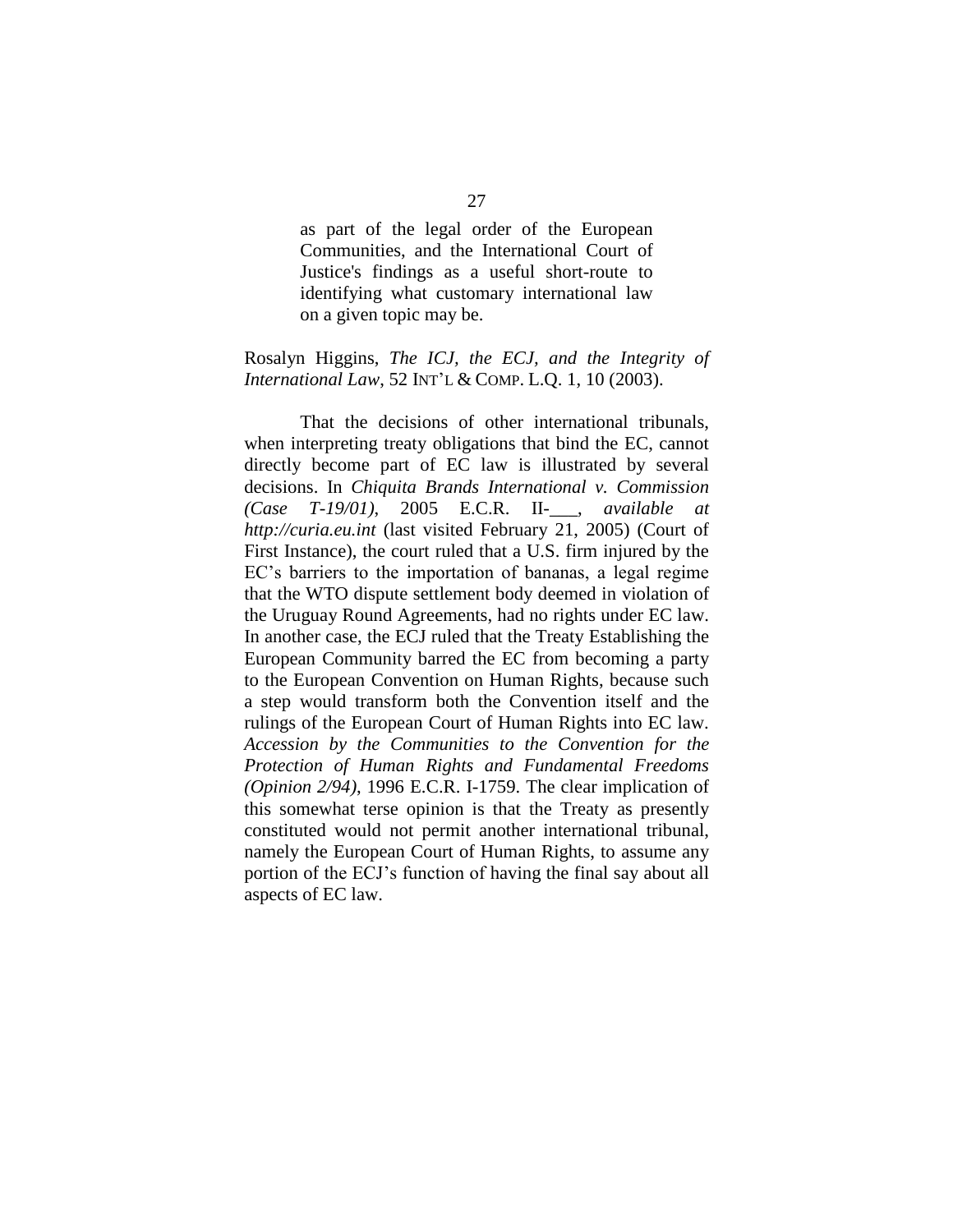### **CONCLUSION**

The court below lacked jurisdiction to decide the questions presented by petitioner. Moreover, no treaty to which the United States is a party itself requires the courts of the United States to enforce the orders of the International Court of Justice, and any treaty that did so require would present serious constitutional questions. The course urged on this Court by petitioner, far from bringing U.S. practice into conformity with that of other nations, would give international law and the decisions of international tribunals a role in the U.S. legal system that other nations do not permit in their own legal systems. Accordingly, the judgment of the court of appeals should be affirmed.

Respectfully submitted,

Paul B. Stephan *Counsel of Record* 580 Massie Rd. Charlottesville, Va. 22903 (434) 924-7098

*Counsel for Amici*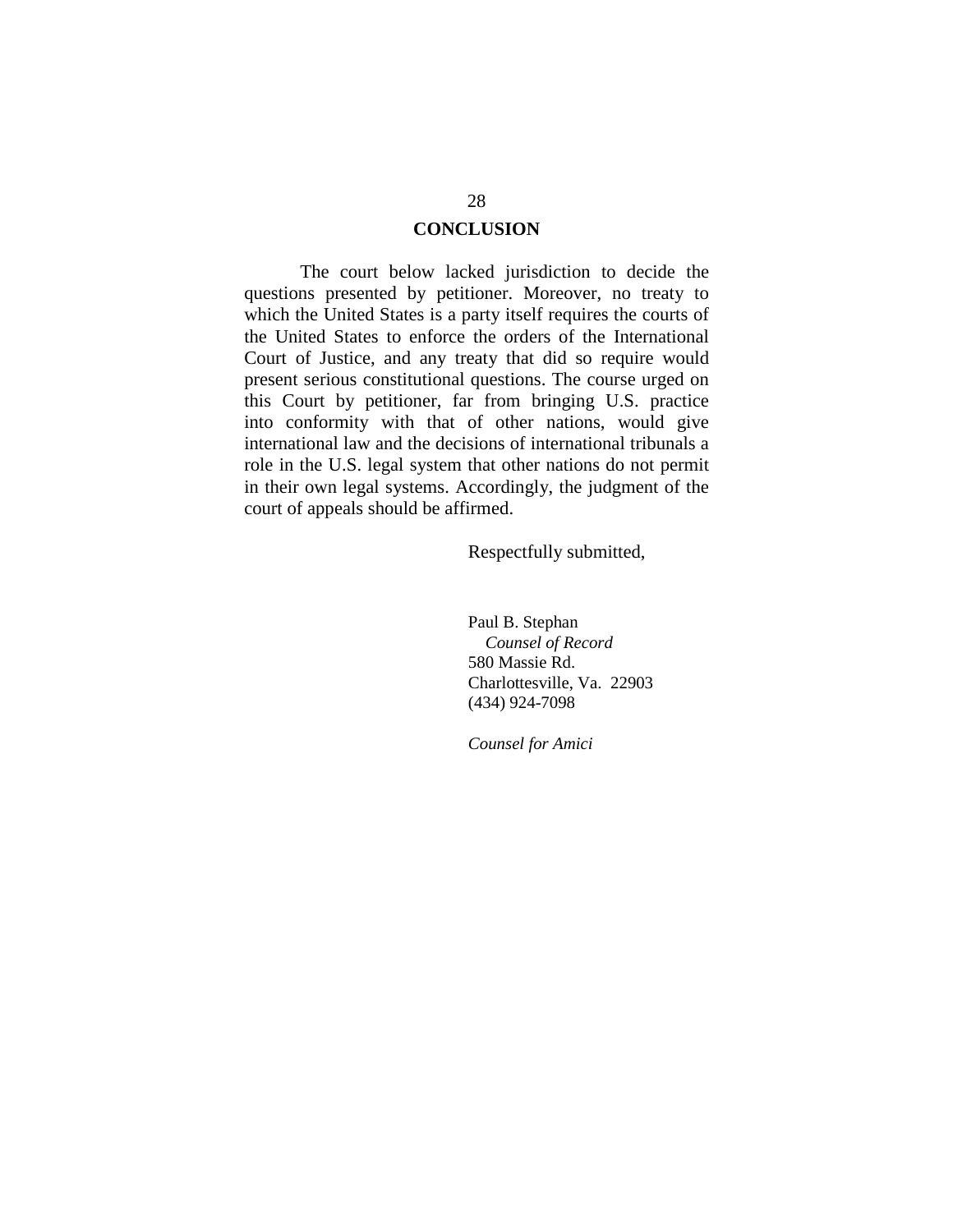### **APPENDIX –LIST OF** *AMICI*

**John C. Harrison** is the D. Lurton Massie, Jr. Professor of Law and the Horace W. Goldsmith Research Professor at the University of Virginia School of Law. He has been on the faculty of the University of Virginia since 1993 and served in the Justice Department from 1983 to 1993, from 1990 to 1993 as Deputy Assistant Attorney General, Office of Legal Counsel.

**Julian G. Ku** is Associate Professor of Law, Hofstra University School of Law. He has been on the faculty of Hofstra since 2002.

**John O. McGinnis** is Professor of Law, Northwestern University School of Law. He has been on the faculty of Northwestern University since 2002, from 1991 to 2002 on the faculty of Benjamin N. Cardozo School of Law, Yeshiva University, and from 1985 to 1991, was an attorney-advisor, then Deputy Assistant Attorney General, Office of Legal Counsel, U.S. Department of Justice.

**Michael D. Ramsey** is Professor of Law, University of San Diego School of Law. He has been on the faculty of the University of San Diego since 1995.

**Paul B. Stephan** is the Lewis F. Powell, Jr. Professor of Law and the Hunton & Williams Research Professor at the University of Virginia School of Law. He has been on the faculty of the University of Virginia since 1979.

**A. Mark Weisburd** is Professor of Law, University of North Carolina School of Law. He has been on the faculty of the University of North Carolina School of Law since 1981.